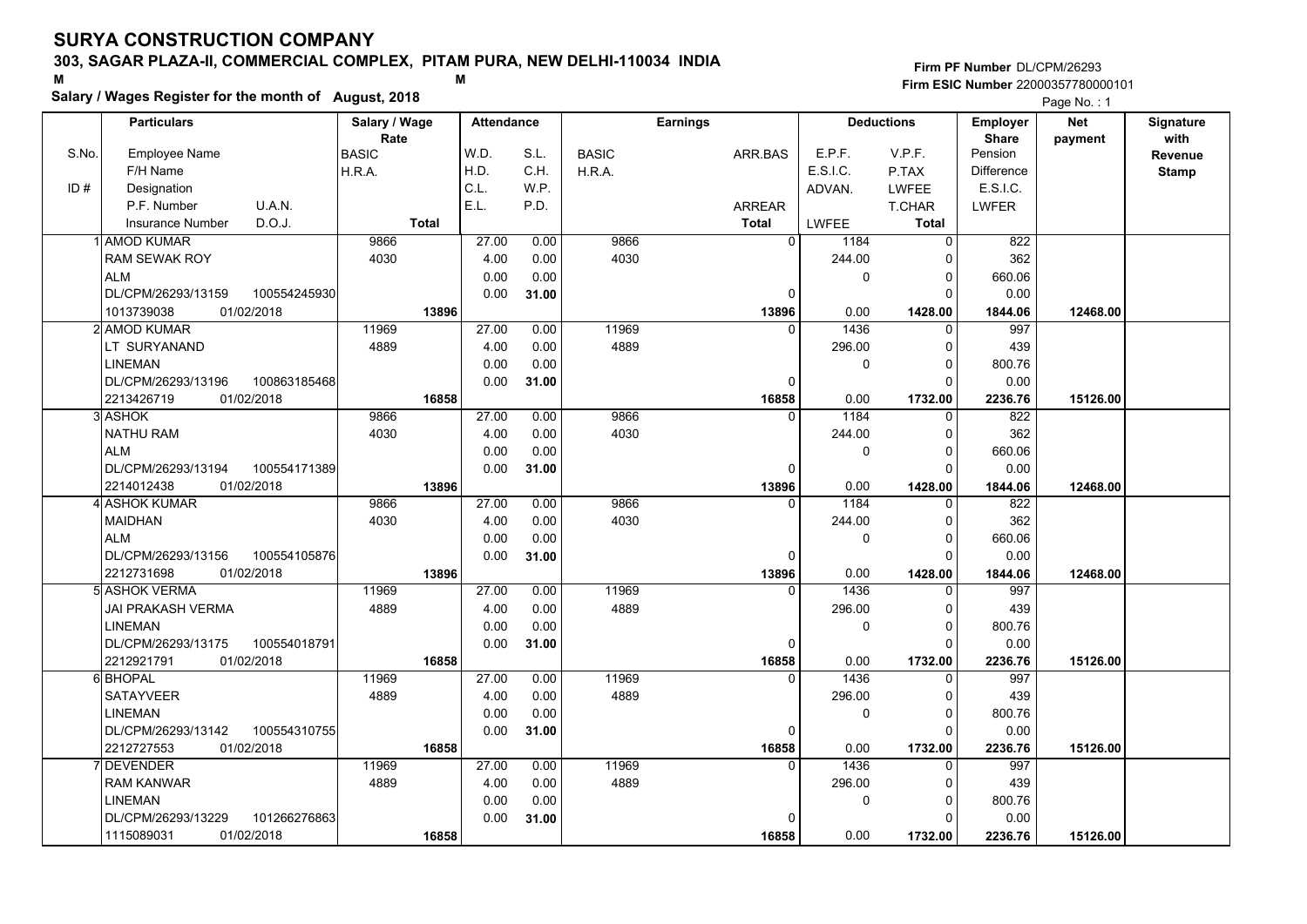#### **303, SAGAR PLAZA-II, COMMERCIAL COMPLEX, PITAM PURA, NEW DELHI-110034 INDIA**

**Salary / Wages Register for the month of August, 2018 <sup>M</sup> <sup>M</sup>**

|       | Salary / Wages Register for the month of August, 2018 |               |                   |       |              |                 |              |                   |                   | Page No.: 2 |                  |
|-------|-------------------------------------------------------|---------------|-------------------|-------|--------------|-----------------|--------------|-------------------|-------------------|-------------|------------------|
|       | <b>Particulars</b>                                    | Salary / Wage | <b>Attendance</b> |       |              | <b>Earnings</b> |              | <b>Deductions</b> | Employer          | <b>Net</b>  | <b>Signature</b> |
|       |                                                       | Rate          |                   |       |              |                 |              |                   | <b>Share</b>      | payment     | with             |
| S.No. | <b>Employee Name</b>                                  | <b>BASIC</b>  | W.D.              | S.L.  | <b>BASIC</b> | ARR.BAS         | E.P.F.       | V.P.F.            | Pension           |             | Revenue          |
|       | F/H Name                                              | H.R.A.        | H.D.              | C.H.  | H.R.A.       |                 | E.S.I.C.     | P.TAX             | <b>Difference</b> |             | <b>Stamp</b>     |
| ID#   | Designation                                           |               | C.L.              | W.P.  |              |                 | ADVAN.       | <b>LWFEE</b>      | E.S.I.C.          |             |                  |
|       | P.F. Number<br>U.A.N.                                 |               | E.L.              | P.D.  |              | ARREAR          |              | T.CHAR            | <b>LWFER</b>      |             |                  |
|       | D.O.J.<br><b>Insurance Number</b>                     | <b>Total</b>  |                   |       |              | <b>Total</b>    | <b>LWFEE</b> | <b>Total</b>      |                   |             |                  |
|       | <b>8 DEVENDER KUMAR</b>                               | 9866          | 27.00             | 0.00  | 9866         | $\overline{0}$  | 1184         | $\overline{0}$    | 822               |             |                  |
|       | <b>SHRI RAM</b>                                       | 4030          | 4.00              | 0.00  | 4030         |                 | 244.00       | $\Omega$          | 362               |             |                  |
|       | <b>ALM</b>                                            |               | 0.00              | 0.00  |              |                 | 0            | 0                 | 660.06            |             |                  |
|       | DL/CPM/26293/13133<br>100554349665                    |               | 0.00              | 31.00 |              | $\Omega$        |              | $\Omega$          | 0.00              |             |                  |
|       | 2212727556<br>01/02/2018                              | 13896         |                   |       |              | 13896           | 0.00         | 1428.00           | 1844.06           | 12468.00    |                  |
|       | 9 DEVENDRA KUMAR                                      | 11969         | 27.00             | 0.00  | 11969        | $\Omega$        | 1436         | $\Omega$          | 997               |             |                  |
|       | <b>CHANDRAN MEHTO</b>                                 | 4889          | 4.00              | 0.00  | 4889         |                 | 296.00       | $\mathbf{0}$      | 439               |             |                  |
|       | <b>LINEMAN</b>                                        |               | 0.00              | 0.00  |              |                 | $\pmb{0}$    | $\mathbf{0}$      | 800.76            |             |                  |
|       | DL/CPM/26293/13218<br>101265601721                    |               | 0.00              | 31.00 |              | 0               |              | $\Omega$          | 0.00              |             |                  |
|       | 1115112985<br>01/02/2018                              | 16858         |                   |       |              | 16858           | 0.00         | 1732.00           | 2236.76           | 15126.00    |                  |
|       | 10 DHARMENDRA KUMAR                                   | 11969         | 11.00             | 0.00  | 4633         | $\Omega$        | 556          | $\Omega$          | 386               |             |                  |
|       | PRABHU DAYAL                                          | 4889          | 1.00              | 0.00  | 1893         |                 | 115.00       | 0                 | 170               |             |                  |
|       | <b>LINEMAN</b>                                        |               | 0.00              | 0.00  |              |                 | 0            | $\Omega$          | 309.99            |             |                  |
|       | DL/CPM/26293/<br>101117614670                         |               | 0.00              | 12.00 |              | 0               |              | $\Omega$          | 0.00              |             |                  |
|       | 2214277054<br>20/08/2018                              | 16858         |                   |       |              | 6526            | 0.00         | 671.00            | 865.99            | 5855.00     |                  |
|       | 11 DHRAMPAL                                           | 9866          | 27.00             | 0.00  | 9866         | $\Omega$        | 1184         | $\Omega$          | 822               |             |                  |
|       | <b>SOBARAN</b>                                        | 4030          | 4.00              | 0.00  | 4030         |                 | 244.00       | $\Omega$          | 362               |             |                  |
|       | ALM                                                   |               | 0.00              | 0.00  |              |                 | 0            | $\Omega$          | 660.06            |             |                  |
|       | DL/CPM/26293/13206<br>100927152140                    |               | 0.00              | 31.00 |              | 0               |              | $\Omega$          | 0.00              |             |                  |
|       | 01/02/2018<br>1114884846                              | 13896         |                   |       |              | 13896           | 0.00         | 1428.00           | 1844.06           | 12468.00    |                  |
|       | 12 GANESH                                             | 11969         | 27.00             | 0.00  | 11969        | $\Omega$        | 1436         | $\Omega$          | 997               |             |                  |
|       | <b>RAMDEV YADAV</b>                                   | 4889          | 4.00              | 0.00  | 4889         |                 | 296.00       | 0                 | 439               |             |                  |
|       | <b>LINEMAN</b>                                        |               | 0.00              | 0.00  |              |                 | 0            | $\Omega$          | 800.76            |             |                  |
|       | DL/CPM/26293/13217<br>101265601713                    |               | 0.00              | 31.00 |              | 0               |              | $\Omega$          | 0.00              |             |                  |
|       | 1011814214<br>01/02/2018                              | 16858         |                   |       |              | 16858           | 0.00         | 1732.00           | 2236.76           | 15126.00    |                  |
|       | 13 GREAT MINZ                                         | 9866          | 27.00             | 0.00  | 9866         | $\mathbf{0}$    | 1184         | 0                 | 822               |             |                  |
|       | <b>MAHUL MINZ</b>                                     | 4030          | 4.00              | 0.00  | 4030         |                 | 244.00       | $\Omega$          | 362               |             |                  |
|       | <b>ALM</b>                                            |               | 0.00              | 0.00  |              |                 | $\mathbf 0$  | $\Omega$          | 660.06            |             |                  |
|       | 100554105824<br>DL/CPM/26293/13154                    |               | 0.00              | 31.00 |              | 0               |              | $\Omega$          | 0.00              |             |                  |
|       | 2212727559<br>01/02/2018                              | 13896         |                   |       |              | 13896           | 0.00         | 1428.00           | 1844.06           | 12468.00    |                  |
|       | 14 JAG MOHAN                                          | 11969         | 27.00             | 0.00  | 11969        | $\Omega$        | 1436         | $\Omega$          | 997               |             |                  |
|       | <b>RAJA RAM</b>                                       | 4889          | 4.00              | 0.00  | 4889         |                 | 296.00       | $\Omega$          | 439               |             |                  |
|       | <b>LINEMAN</b>                                        |               | 0.00              | 0.00  |              |                 | 0            | 0                 | 800.76            |             |                  |
|       | DL/CPM/26293/13134<br>100865881868                    |               | 0.00              | 31.00 |              | n               |              | $\Omega$          | 0.00              |             |                  |
|       | 2212727562<br>01/02/2018                              | 16858         |                   |       |              | 16858           | 0.00         | 1732.00           | 2236.76           | 15126.00    |                  |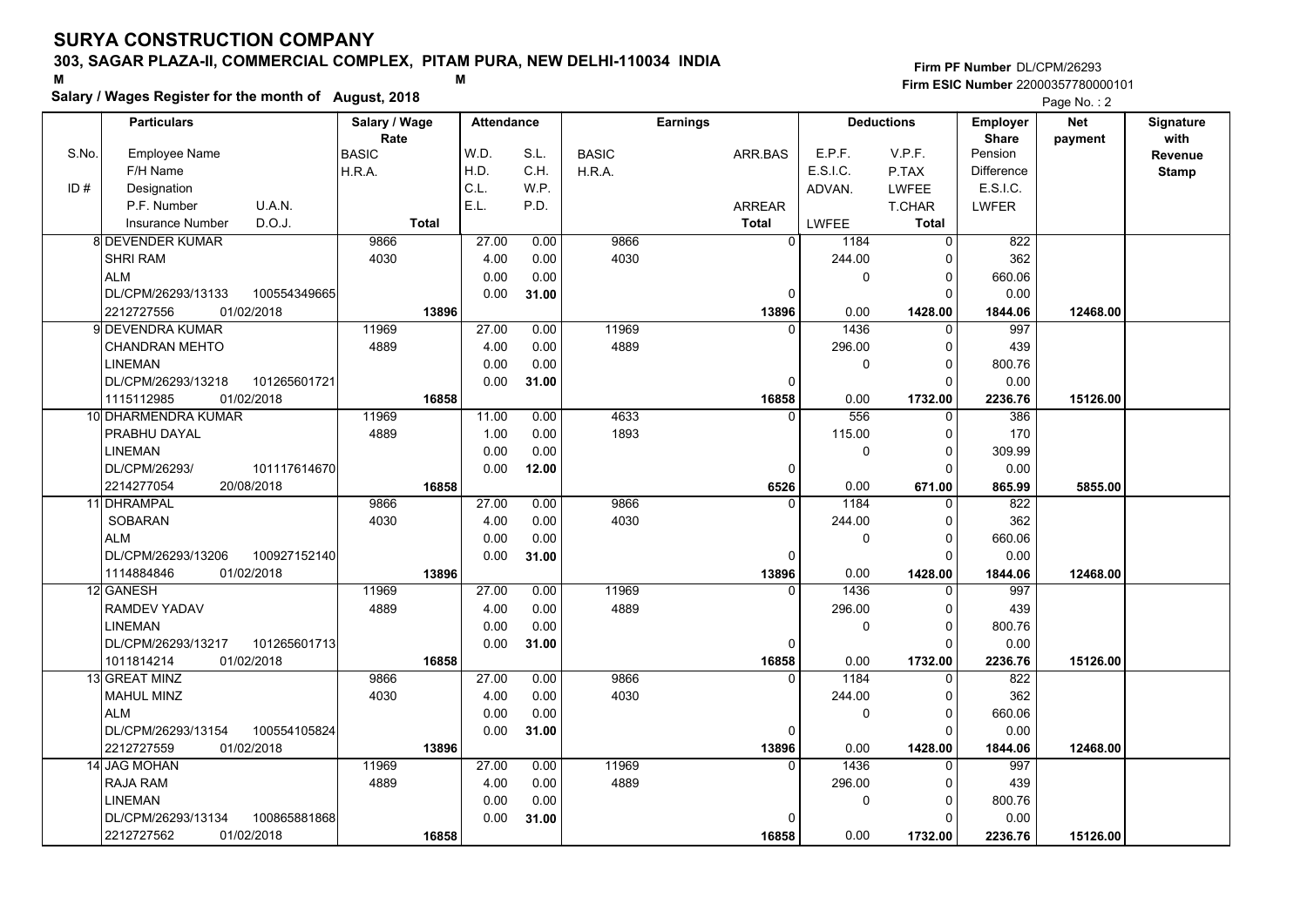#### **303, SAGAR PLAZA-II, COMMERCIAL COMPLEX, PITAM PURA, NEW DELHI-110034 INDIA**

**Salary / Wages Register for the month of August, 2018 <sup>M</sup> <sup>M</sup>**

**Firm PF Number**DL/CPM/26293**Firm ESIC Number** 22000357780000101

|       | <b>Particulars</b>        |              | Salary / Wage<br>Rate |              | <b>Attendance</b> |       |              | <b>Earnings</b> |              |          | <b>Deductions</b> | Employer<br><b>Share</b> | <b>Net</b> | Signature<br>with |
|-------|---------------------------|--------------|-----------------------|--------------|-------------------|-------|--------------|-----------------|--------------|----------|-------------------|--------------------------|------------|-------------------|
| S.No. | Employee Name             |              | BASIC                 |              | W.D.              | S.L.  | <b>BASIC</b> | ARR BAS         |              | E.P.F.   | V.P.F.            | Pension                  | payment    | Revenue           |
|       | F/H Name                  |              | H.R.A.                |              | H.D.              | C.H.  | H.R.A.       |                 |              | E.S.I.C. | P.TAX             | Difference               |            | <b>Stamp</b>      |
| ID#   | Designation               |              |                       |              | C.L.              | W.P.  |              |                 |              | ADVAN.   | <b>LWFEE</b>      | E.S.I.C.                 |            |                   |
|       | P.F. Number               | U.A.N.       |                       |              | E.L.              | P.D.  |              | <b>ARREAR</b>   |              |          | <b>T.CHAR</b>     | <b>LWFER</b>             |            |                   |
|       | <b>Insurance Number</b>   | D.O.J.       |                       | <b>Total</b> |                   |       |              | <b>Total</b>    |              | LWFEE    | <b>Total</b>      |                          |            |                   |
|       | 15 JAGDISH YADAV          |              | 9866                  |              | 27.00             | 0.00  | 9866         |                 | 0            | 1184     | $\mathbf 0$       | 822                      |            |                   |
|       | RAM NARESH YADAV          |              | 4030                  |              | 4.00              | 0.00  | 4030         |                 |              | 244.00   | 0                 | 362                      |            |                   |
|       | <b>ALM</b>                |              |                       |              | 0.00              | 0.00  |              |                 |              | $\Omega$ | $\mathbf 0$       | 660.06                   |            |                   |
|       | DL/CPM/26293/13183        | 100554243545 |                       |              | 0.00              | 31.00 |              |                 | 0            |          | $\Omega$          | 0.00                     |            |                   |
|       | 1013726467                | 01/02/2018   |                       | 13896        |                   |       |              |                 | 13896        | 0.00     | 1428.00           | 1844.06                  | 12468.00   |                   |
|       | 16 JANMEJAY               |              | 11969                 |              | 27.00             | 0.00  | 11969        |                 | $\Omega$     | 1436     | 0                 | 997                      |            |                   |
|       | <b>GAJENDER YADAV</b>     |              | 4889                  |              | 4.00              | 0.00  | 4889         |                 |              | 296.00   | $\mathbf 0$       | 439                      |            |                   |
|       | <b>LINEMAN</b>            |              |                       |              | 0.00              | 0.00  |              |                 |              | 0        | $\mathbf 0$       | 800.76                   |            |                   |
|       | DL/CPM/26293/13200        | 100873993200 |                       |              | 0.00              | 31.00 |              |                 | $\Omega$     |          | $\mathbf 0$       | 0.00                     |            |                   |
|       | 2212921840                | 01/02/2018   |                       | 16858        |                   |       |              |                 | 16858        | 0.00     | 1732.00           | 2236.76                  | 15126.00   |                   |
|       | 17 JATA SHANKAR           |              | 11969                 |              | 27.00             | 0.00  | 11969        |                 | $\Omega$     | 1436     | 0                 | 997                      |            |                   |
|       | <b>ASHOK KUMAR</b>        |              | 4889                  |              | 4.00              | 0.00  | 4889         |                 |              | 296.00   | $\mathbf 0$       | 439                      |            |                   |
|       | <b>LINEMAN</b>            |              |                       |              | 0.00              | 0.00  |              |                 |              | 0        | $\mathbf 0$       | 800.76                   |            |                   |
|       | DL/CPM/26293/13160        | 100553875081 |                       |              | 0.00              | 31.00 |              |                 | $\Omega$     |          | $\Omega$          | 0.00                     |            |                   |
|       | 2212727564                | 01/02/2018   |                       | 16858        |                   |       |              |                 | 16858        | 0.00     | 1732.00           | 2236.76                  | 15126.00   |                   |
|       | 18 JITENDER               |              | 9866                  |              | 27.00             | 0.00  | 9866         |                 | $\Omega$     | 1184     | $\mathbf 0$       | 822                      |            |                   |
|       | VASUDEV                   |              | 4030                  |              | 4.00              | 0.00  | 4030         |                 |              | 244.00   | $\mathbf 0$       | 362                      |            |                   |
|       | <b>ALM</b>                |              |                       |              | 0.00              | 0.00  |              |                 |              | 0        | $\mathbf 0$       | 660.06                   |            |                   |
|       | DL/CPM/26293/13144        | 100554409440 |                       |              | 0.00              | 31.00 |              |                 | 0            |          | $\mathbf 0$       | 0.00                     |            |                   |
|       | 1013583473                | 01/02/2018   |                       | 13896        |                   |       |              |                 | 13896        | 0.00     | 1428.00           | 1844.06                  | 12468.00   |                   |
|       | <b>19 KAILASH KAUSHIK</b> |              | 9866                  |              | 27.00             | 0.00  | 9866         |                 | $\Omega$     | 1184     | $\Omega$          | 822                      |            |                   |
|       | LEKHRAJ SHARMA            |              | 4030                  |              | 4.00              | 0.00  | 4030         |                 |              | 244.00   | $\Omega$          | 362                      |            |                   |
|       | <b>ALM</b>                |              |                       |              | 0.00              | 0.00  |              |                 |              | 0        | $\mathbf 0$       | 660.06                   |            |                   |
|       | DL/CPM/26293/13212        | 100867679571 |                       |              | 0.00              | 31.00 |              |                 | 0            |          | $\mathbf 0$       | 0.00                     |            |                   |
|       | 2214385663                | 01/02/2018   |                       | 13896        |                   |       |              |                 | 13896        | 0.00     | 1428.00           | 1844.06                  | 12468.00   |                   |
|       | 20 KAILASH RAJPUT         |              | 11969                 |              | 27.00             | 0.00  | 11969        |                 | $\Omega$     | 1436     | $\mathbf 0$       | 997                      |            |                   |
|       | <b>LAL SINGH</b>          |              | 4889                  |              | 4.00              | 0.00  | 4889         |                 |              | 296.00   | 0                 | 439                      |            |                   |
|       | <b>LINEMAN</b>            |              |                       |              | 0.00              | 0.00  |              |                 |              | 0        | $\mathbf 0$       | 800.76                   |            |                   |
|       | DL/CPM/26293/13141        | 100862857820 |                       |              | 0.00              | 31.00 |              |                 | 0            |          | $\Omega$          | 0.00                     |            |                   |
|       | 2212727565                | 01/02/2018   |                       | 16858        |                   |       |              |                 | 16858        | 0.00     | 1732.00           | 2236.76                  | 15126.00   |                   |
|       | 21 KANAHIYA LAL           |              | 11969                 |              | 27.00             | 0.00  | 11969        |                 | $\Omega$     | 1436     | 0                 | 997                      |            |                   |
|       | <b>CHATURI</b>            |              | 4889                  |              | 4.00              | 0.00  | 4889         |                 |              | 296.00   | 0                 | 439                      |            |                   |
|       | <b>LINEMAN</b>            |              |                       |              | 0.00              | 0.00  |              |                 |              | 0        | $\mathbf 0$       | 800.76                   |            |                   |
|       | DL/CPM/26293/13216        | 101265601709 |                       |              | 0.00              | 31.00 |              |                 | <sup>0</sup> |          | $\Omega$          | 0.00                     |            |                   |
|       | 2214381535                | 01/02/2018   |                       | 16858        |                   |       |              |                 | 16858        | 0.00     | 1732.00           | 2236.76                  | 15126.00   |                   |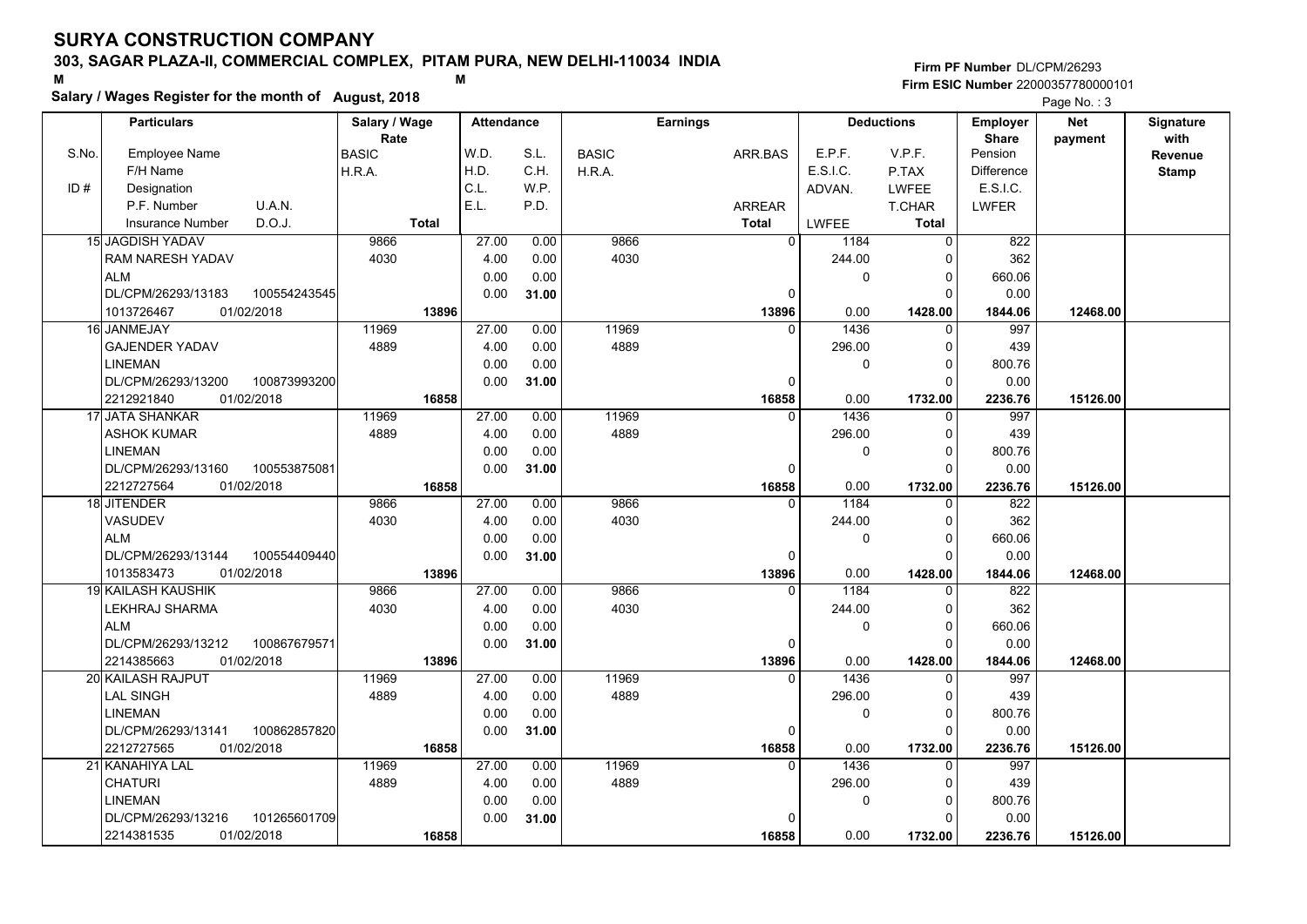#### **303, SAGAR PLAZA-II, COMMERCIAL COMPLEX, PITAM PURA, NEW DELHI-110034 INDIA**

**Salary / Wages Register for the month of August, 2018 <sup>M</sup> <sup>M</sup>**

|       | Salary / Wages Register for the month of August, 2018 |               |                   |       |              |                 |              |                   |                   | Page No.: 4 |                  |
|-------|-------------------------------------------------------|---------------|-------------------|-------|--------------|-----------------|--------------|-------------------|-------------------|-------------|------------------|
|       | <b>Particulars</b>                                    | Salary / Wage | <b>Attendance</b> |       |              | <b>Earnings</b> |              | <b>Deductions</b> | <b>Employer</b>   | Net         | <b>Signature</b> |
|       |                                                       | Rate          |                   |       |              |                 |              |                   | <b>Share</b>      | payment     | with             |
| S.No. | <b>Employee Name</b>                                  | <b>BASIC</b>  | W.D.              | S.L.  | <b>BASIC</b> | ARR.BAS         | E.P.F.       | V.P.F.            | Pension           |             | Revenue          |
|       | F/H Name                                              | H.R.A.        | H.D.              | C.H.  | H.R.A.       |                 | E.S.I.C.     | P.TAX             | <b>Difference</b> |             | <b>Stamp</b>     |
| ID#   | Designation                                           |               | C.L.              | W.P.  |              |                 | ADVAN.       | <b>LWFEE</b>      | E.S.I.C.          |             |                  |
|       | P.F. Number<br>U.A.N.                                 |               | E.L.              | P.D.  |              | ARREAR          |              | T.CHAR            | <b>LWFER</b>      |             |                  |
|       | D.O.J.<br><b>Insurance Number</b>                     | <b>Total</b>  |                   |       |              | <b>Total</b>    | <b>LWFEE</b> | <b>Total</b>      |                   |             |                  |
|       | 22 LAXMAN                                             | 9866          | 27.00             | 0.00  | 9866         | $\overline{0}$  | 1184         | 0                 | 822               |             |                  |
|       | RAGHUVEER SINGH                                       | 4030          | 4.00              | 0.00  | 4030         |                 | 244.00       | $\Omega$          | 362               |             |                  |
|       | <b>ALM</b>                                            |               | 0.00              | 0.00  |              |                 | 0            | 0                 | 660.06            |             |                  |
|       | DL/CPM/26293/13202<br>100865826259                    |               | 0.00              | 31.00 |              | $\mathbf{0}$    |              | $\Omega$          | 0.00              |             |                  |
|       | 1114771797<br>01/02/2018                              | 13896         |                   |       |              | 13896           | 0.00         | 1428.00           | 1844.06           | 12468.00    |                  |
|       | 23 MAHADEV YADAV                                      | 9866          | 27.00             | 0.00  | 9866         | $\Omega$        | 1184         | $\Omega$          | 822               |             |                  |
|       | LAKHU PRASAD YADAV                                    | 4030          | 4.00              | 0.00  | 4030         |                 | 244.00       | $\Omega$          | 362               |             |                  |
|       | <b>ALM</b>                                            |               | 0.00              | 0.00  |              |                 | 0            | $\Omega$          | 660.06            |             |                  |
|       | DL/CPM/26293/13192<br>100554072765                    |               | 0.00              | 31.00 |              | 0               |              | $\Omega$          | 0.00              |             |                  |
|       | 2212731706<br>01/02/2018                              | 13896         |                   |       |              | 13896           | 0.00         | 1428.00           | 1844.06           | 12468.00    |                  |
|       | 24 MAHAVEER PRASAD                                    | 11969         | 27.00             | 0.00  | 11969        | $\Omega$        | 1436         | $\mathbf{0}$      | 997               |             |                  |
|       | <b>BUDHAI PRASAD</b>                                  | 4889          | 4.00              | 0.00  | 4889         |                 | 296.00       | $\Omega$          | 439               |             |                  |
|       | LINEMAN                                               |               | 0.00              | 0.00  |              |                 | 0            | $\Omega$          | 800.76            |             |                  |
|       | DL/CPM/26293/13193<br>100553921732                    |               | 0.00              | 31.00 |              | $\Omega$        |              | ∩                 | 0.00              |             |                  |
|       | 2212727569<br>01/02/2018                              | 16858         |                   |       |              | 16858           | 0.00         | 1732.00           | 2236.76           | 15126.00    |                  |
|       | 25 MANSA RAM                                          | 9866          | 27.00             | 0.00  | 9866         | $\Omega$        | 1184         |                   | 822               |             |                  |
|       | <b>RAM KRISHAN</b>                                    | 4030          | 4.00              | 0.00  | 4030         |                 | 244.00       | $\Omega$          | 362               |             |                  |
|       | <b>ALM</b>                                            |               | 0.00              | 0.00  |              |                 | 0            | $\Omega$          | 660.06            |             |                  |
|       | DL/CPM/26293/13161<br>100554241696                    |               | 0.00              | 31.00 |              | $\mathbf 0$     |              | $\Omega$          | 0.00              |             |                  |
|       | 01/02/2018<br>2212727575                              | 13896         |                   |       |              | 13896           | 0.00         | 1428.00           | 1844.06           | 12468.00    |                  |
|       | 26 MUKESH KUMAR                                       | 9866          | 27.00             | 0.00  | 9866         | $\Omega$        | 1184         | $\Omega$          | 822               |             |                  |
|       | <b>GAJODHAR</b>                                       | 4030          | 4.00              | 0.00  | 4030         |                 | 244.00       | $\Omega$          | 362               |             |                  |
|       | <b>ALM</b>                                            |               | 0.00              | 0.00  |              |                 | 0            | $\Omega$          | 660.06            |             |                  |
|       | DL/CPM/26293/13188<br>100553972773                    |               | 0.00              | 31.00 |              | $\Omega$        |              | $\Omega$          | 0.00              |             |                  |
|       | 2212727574<br>01/02/2018                              | 13896         |                   |       |              | 13896           | 0.00         | 1428.00           | 1844.06           | 12468.00    |                  |
|       | 27 MUKESH KUMAR                                       | 9866          | 27.00             | 0.00  | 9866         | $\Omega$        | 1184         | 0                 | 822               |             |                  |
|       | <b>JAWALA PRASAD</b>                                  | 4030          | 4.00              | 0.00  | 4030         |                 | 244.00       | $\Omega$          | 362               |             |                  |
|       | <b>ALM</b>                                            |               | 0.00              | 0.00  |              |                 | 0            | $\Omega$          | 660.06            |             |                  |
|       | 100554023990<br>DL/CPM/26293/13162                    |               | 0.00              | 31.00 |              | $\Omega$        |              | $\Omega$          | 0.00              |             |                  |
|       | 2212727577<br>01/02/2018                              | 13896         |                   |       |              | 13896           | 0.00         | 1428.00           | 1844.06           | 12468.00    |                  |
|       | 28 NARENDER                                           | 9866          | 27.00             | 0.00  | 9866         | $\Omega$        | 1184         | U                 | 822               |             |                  |
|       | <b>RAM SWAROOP</b>                                    | 4030          | 4.00              | 0.00  | 4030         |                 | 244.00       | $\Omega$          | 362               |             |                  |
|       | <b>ALM</b>                                            |               | 0.00              | 0.00  |              |                 | 0            | 0                 | 660.06            |             |                  |
|       | DL/CPM/26293/13199<br>100554247047                    |               | 0.00              | 31.00 |              | $\Omega$        |              |                   | 0.00              |             |                  |
|       | 2212948036<br>01/02/2018                              | 13896         |                   |       |              | 13896           | 0.00         | 1428.00           | 1844.06           | 12468.00    |                  |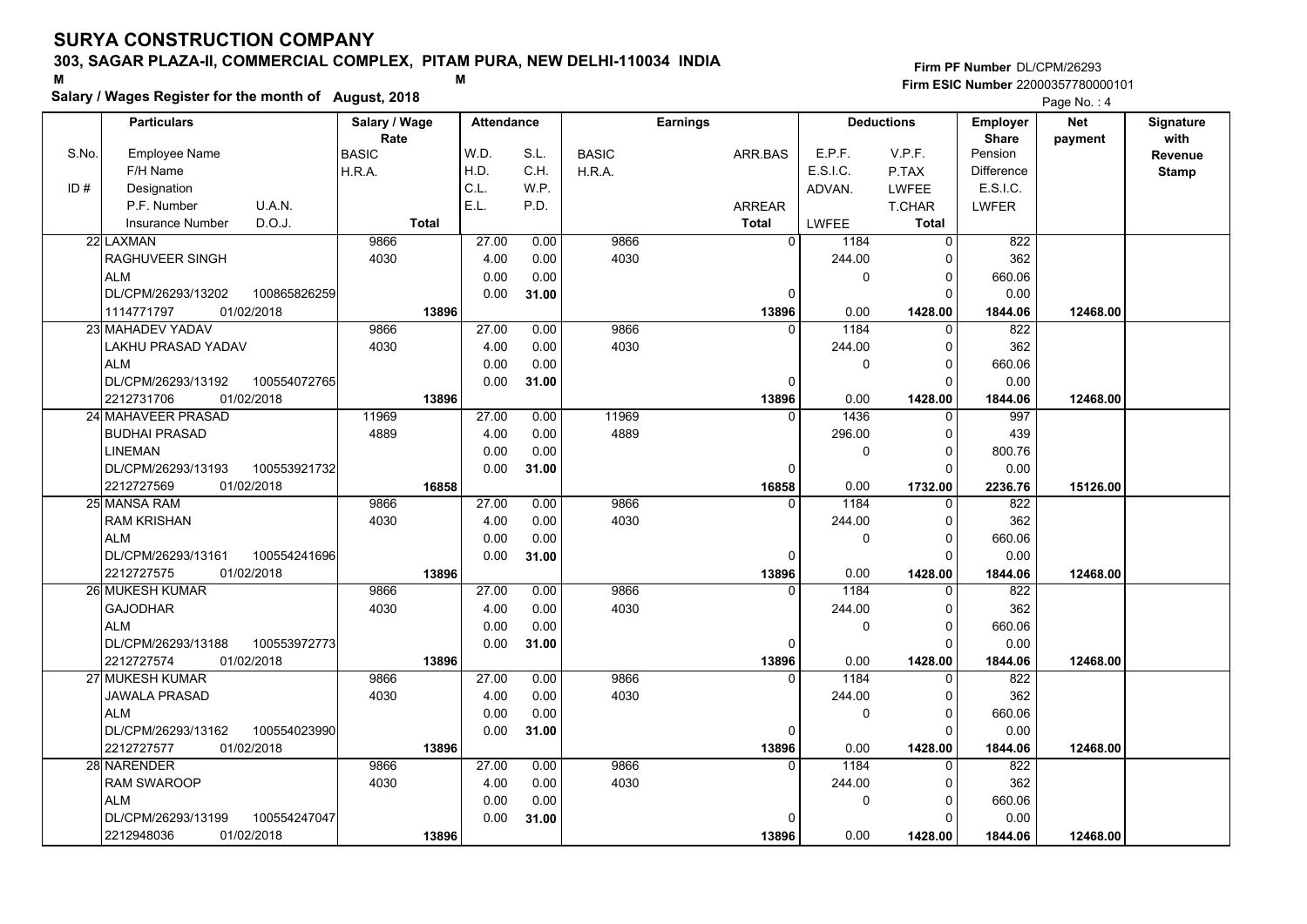#### **303, SAGAR PLAZA-II, COMMERCIAL COMPLEX, PITAM PURA, NEW DELHI-110034 INDIA**

**Salary / Wages Register for the month of August, 2018 <sup>M</sup> <sup>M</sup>**

**Firm PF Number**DL/CPM/26293**Firm ESIC Number** 22000357780000101

|       | <b>Particulars</b>                 | Salary / Wage        | <b>Attendance</b> |       |              | <b>Earnings</b> |                | <b>Deductions</b> | Employer                | Net      | Signature       |
|-------|------------------------------------|----------------------|-------------------|-------|--------------|-----------------|----------------|-------------------|-------------------------|----------|-----------------|
| S.No. | Employee Name                      | Rate<br><b>BASIC</b> | W.D.              | S.L.  | <b>BASIC</b> | ARR.BAS         | E.P.F.         | V.P.F.            | <b>Share</b><br>Pension | payment  | with<br>Revenue |
|       | F/H Name                           | H.R.A.               | H.D.              | C.H.  | H.R.A.       |                 | E.S.I.C.       | P.TAX             | <b>Difference</b>       |          | <b>Stamp</b>    |
| ID#   | Designation                        |                      | C.L.              | W.P.  |              |                 | ADVAN.         | <b>LWFEE</b>      | E.S.I.C.                |          |                 |
|       | U.A.N.<br>P.F. Number              |                      | E.L.              | P.D.  |              | <b>ARREAR</b>   |                | <b>T.CHAR</b>     | <b>LWFER</b>            |          |                 |
|       | D.O.J.<br><b>Insurance Number</b>  | <b>Total</b>         |                   |       |              | <b>Total</b>    | <b>LWFEE</b>   | <b>Total</b>      |                         |          |                 |
|       | 29 NARESH                          | 9866                 | 27.00             | 0.00  | 9866         | $\Omega$        | 1184           | $\Omega$          | 822                     |          |                 |
|       | <b>LAIKU PRASAD</b>                | 4030                 | 4.00              | 0.00  | 4030         |                 | 244.00         | $\Omega$          | 362                     |          |                 |
|       | <b>ALM</b>                         |                      | 0.00              | 0.00  |              |                 | 0              | 0                 | 660.06                  |          |                 |
|       | DL/CPM/26293/13135<br>100554072092 |                      | 0.00              | 31.00 |              | $\Omega$        |                | $\Omega$          | 0.00                    |          |                 |
|       | 2212727578<br>01/02/2018           |                      | 13896             |       |              | 13896           | 0.00           | 1428.00           | 1844.06                 | 12468.00 |                 |
|       | 30 NARESH KUMAR                    | 11969                | 27.00             | 0.00  | 11969        | $\Omega$        | 1436           | $\Omega$          | 997                     |          |                 |
|       | <b>RAJ KUMAR</b>                   | 4889                 | 4.00              | 0.00  | 4889         |                 | 296.00         | $\Omega$          | 439                     |          |                 |
|       | <b>LINEMAN</b>                     |                      | 0.00              | 0.00  |              |                 | 0              | $\Omega$          | 800.76                  |          |                 |
|       | DL/CPM/26293/13179<br>100554221278 |                      | 0.00              | 31.00 |              | $\Omega$        |                | $\Omega$          | 0.00                    |          |                 |
|       | 2212727581<br>01/02/2018           |                      | 16858             |       |              | 16858           | 0.00           | 1732.00           | 2236.76                 | 15126.00 |                 |
|       | 31 NATHU RAM                       | 11969                | 27.00             | 0.00  | 11969        | $\Omega$        | 1436           | $\Omega$          | 997                     |          |                 |
|       | <b>MATRUMAL</b>                    | 4889                 | 4.00              | 0.00  | 4889         |                 | 296.00         | $\Omega$          | 439                     |          |                 |
|       | <b>LINEMAN</b>                     |                      | 0.00              | 0.00  |              |                 | $\mathbf 0$    | $\Omega$          | 800.76                  |          |                 |
|       | DL/CPM/26293/13161<br>100554120599 |                      | 0.00              | 31.00 |              | $\Omega$        |                | $\Omega$          | 0.00                    |          |                 |
|       | 2212727583<br>01/02/2018           |                      | 16858             |       |              | 16858           | 0.00           | 1732.00           | 2236.76                 | 15126.00 |                 |
|       | 32 OM PRAKASH                      | 11969                | 27.00             | 0.00  | 11969        | $\Omega$        | 1436           | $\Omega$          | 997                     |          |                 |
|       | CHHOTA                             | 4889                 | 4.00              | 0.00  | 4889         |                 | 296.00         | $\Omega$          | 439                     |          |                 |
|       | <b>LINEMAN</b>                     |                      | 0.00              | 0.00  |              |                 | $\mathbf 0$    | $\Omega$          | 800.76                  |          |                 |
|       | DL/CPM/26293/13157<br>100553934823 |                      | 0.00              | 31.00 |              | $\Omega$        |                | $\Omega$          | 0.00                    |          |                 |
|       | 1013583459<br>01/02/2018           |                      | 16858             |       |              | 16858           | 0.00           | 1732.00           | 2236.76                 | 15126.00 |                 |
|       | 33 PARMOD KUMAR                    | 9866                 | 27.00             | 0.00  | 9866         | $\Omega$        | 1184           | U                 | 822                     |          |                 |
|       | <b>VISHRAM</b>                     | 4030                 | 4.00              | 0.00  | 4030         |                 | 244.00         | $\Omega$          | 362                     |          |                 |
|       | <b>ALM</b>                         |                      | 0.00              | 0.00  |              |                 | $\mathbf 0$    | $\mathbf 0$       | 660.06                  |          |                 |
|       | DL/CPM/26293/13190<br>100554427248 |                      | 0.00              | 31.00 |              | $\Omega$        |                | $\Omega$          | 0.00                    |          |                 |
|       | 2212778042<br>01/02/2018           |                      | 13896             |       |              | 13896           | 0.00           | 1428.00           | 1844.06                 | 12468.00 |                 |
|       | 34 PINTOO YADAV                    | 9866                 | 27.00             | 0.00  | 9866         |                 | 1184           | U                 | 822                     |          |                 |
|       | <b>GANESH YADAV</b>                | 4030                 | 4.00              | 0.00  | 4030         |                 | 244.00         | 0                 | 362                     |          |                 |
|       | <b>ALM</b>                         |                      | 0.00              | 0.00  |              |                 | $\pmb{0}$      | $\Omega$          | 660.06                  |          |                 |
|       | DL/CPM/26293/13145<br>100553975024 |                      | 0.00              | 31.00 |              | $\Omega$        |                | $\Omega$          | 0.00                    |          |                 |
|       | 2212727567<br>01/02/2018           |                      | 13896             |       |              | 13896           | 0.00           | 1428.00           | 1844.06                 | 12468.00 |                 |
|       | 35 PRADEEP CHAUHAN                 | 20945                | 27.00             | 0.00  | 20945        | $\Omega$        | $\overline{0}$ | $\Omega$          | $\mathbf 0$             |          |                 |
|       | <b>SAMEY SINGH</b>                 | 8555                 | 4.00              | 0.00  | 8555         |                 | 0.00           | 0                 | 0                       |          |                 |
|       | <b>SUPERVISOR</b>                  |                      | 0.00              | 0.00  |              |                 | 0              | $\Omega$          | 0.00                    |          |                 |
|       |                                    |                      | 0.00              | 31.00 |              |                 |                | $\Omega$          | 0.00                    |          |                 |
|       | <b>EXEMPTED</b><br>01/02/2018      |                      | 29500             |       |              | 29500           | 0.00           | 0.00              | 0.00                    | 29500.00 |                 |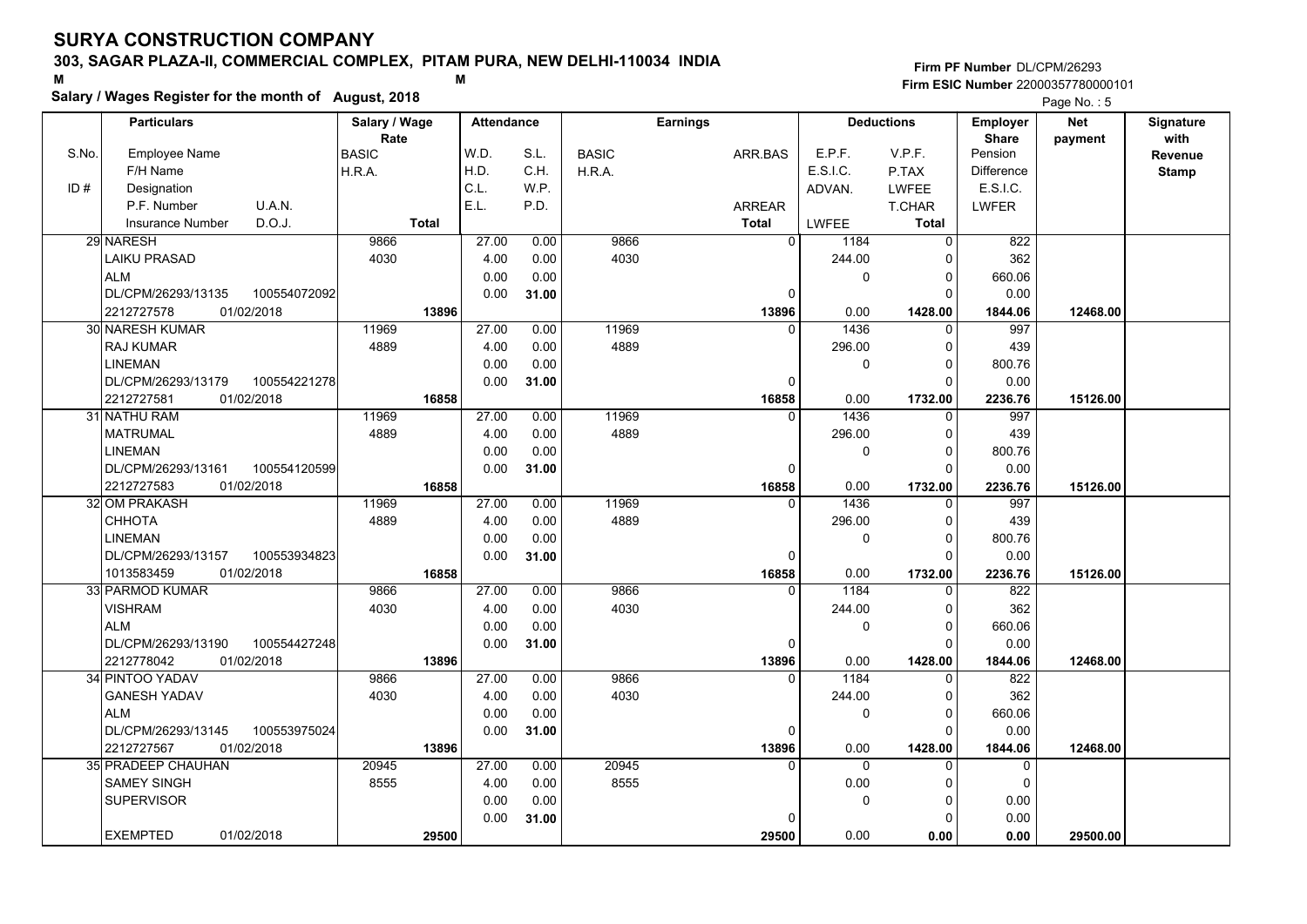#### **303, SAGAR PLAZA-II, COMMERCIAL COMPLEX, PITAM PURA, NEW DELHI-110034 INDIA**

**Salary / Wages Register for the month of August, 2018 <sup>M</sup> <sup>M</sup>**

**Firm PF Number**DL/CPM/26293**Firm ESIC Number** 22000357780000101

|       | <b>Particulars</b>                                             | Salary / Wage<br>Rate | <b>Attendance</b> |       |              | <b>Earnings</b> |                            | <b>Deductions</b>       | <b>Employer</b><br><b>Share</b> | <b>Net</b> | Signature<br>with |
|-------|----------------------------------------------------------------|-----------------------|-------------------|-------|--------------|-----------------|----------------------------|-------------------------|---------------------------------|------------|-------------------|
| S.No. | Employee Name                                                  | BASIC                 | W.D.              | S.L.  | <b>BASIC</b> | ARR.BAS         | E.P.F.                     | V.P.F.                  | Pension                         | payment    | Revenue           |
|       | F/H Name                                                       | H.R.A.                | H.D.              | C.H.  | H.R.A.       |                 | E.S.I.C.                   | P.TAX                   | <b>Difference</b>               |            | <b>Stamp</b>      |
| ID#   | Designation                                                    |                       | C.L.              | W.P.  |              |                 | ADVAN.                     | <b>LWFEE</b>            | E.S.I.C.                        |            |                   |
|       | U.A.N.<br>P.F. Number                                          |                       | E.L.              | P.D.  |              | ARREAR          |                            | T.CHAR                  | <b>LWFER</b>                    |            |                   |
|       | D.O.J.<br><b>Insurance Number</b>                              | <b>Total</b>          |                   |       |              | <b>Total</b>    | LWFEE                      | Total                   |                                 |            |                   |
|       | 36 RAJ KARAN                                                   | 9866                  | 27.00             | 0.00  | 9866         |                 | $\mathbf 0$<br>1184        | $\mathbf 0$             | 822                             |            |                   |
|       | <b>DHAN PAL</b>                                                | 4030                  | 4.00              | 0.00  | 4030         |                 | 244.00                     | 0                       | 362                             |            |                   |
|       | <b>ALM</b>                                                     |                       | 0.00              | 0.00  |              |                 | 0                          | $\Omega$                | 660.06                          |            |                   |
|       | DL/CPM/26293/13165<br>100553951893                             |                       | 0.00              | 31.00 |              |                 | 0                          | $\Omega$                | 0.00                            |            |                   |
|       | 01/02/2018<br>2212727603                                       | 13896                 |                   |       |              | 13896           | 0.00                       | 1428.00                 | 1844.06                         | 12468.00   |                   |
|       | 37 RAJ KUMAR                                                   | 9866                  | 27.00             | 0.00  | 9866         |                 | 1184<br>$\Omega$           | $\mathbf 0$             | 822                             |            |                   |
|       | RADHAY SHYAM                                                   | 4030                  | 4.00              | 0.00  | 4030         |                 | 244.00                     | $\mathbf 0$             | 362                             |            |                   |
|       | <b>ALM</b>                                                     |                       | 0.00              | 0.00  |              |                 | 0                          | $\Omega$                | 660.06                          |            |                   |
|       | DL/CPM/26293/13181<br>100554216670                             |                       | 0.00              | 31.00 |              |                 | 0                          | $\Omega$                | 0.00                            |            |                   |
|       | 1013589342<br>01/02/2018                                       | 13896                 |                   |       |              | 13896           | 0.00                       | 1428.00                 | 1844.06                         | 12468.00   |                   |
|       | 38 RAJ KUMAR YADAV                                             | 11969                 | 27.00             | 0.00  | 11969        |                 | 1436                       | $\Omega$                | 997                             |            |                   |
|       | RAMASHANKAR YADAV                                              | 4889                  | 4.00              | 0.00  | 4889         |                 | 296.00                     | $\mathbf 0$             | 439                             |            |                   |
|       | <b>LINEMAN</b>                                                 |                       | 0.00              | 0.00  |              |                 | 0                          | $\Omega$                | 800.76                          |            |                   |
|       | DL/CPM/26293/13153<br>100554248254                             |                       | 0.00              | 31.00 |              |                 | $\Omega$                   | $\Omega$                | 0.00                            |            |                   |
|       | 2212778053<br>01/02/2018                                       | 16858                 |                   |       |              | 16858           | 0.00                       | 1732.00                 | 2236.76                         | 15126.00   |                   |
|       | 39 RAJ NARAYAN                                                 | 16858                 | 27.00             | 0.00  | 16858        |                 | $\overline{0}$<br>$\Omega$ | $\Omega$                | 0                               |            |                   |
|       | <b>SH KALU</b>                                                 | 0                     | 4.00              | 0.00  | $\pmb{0}$    |                 | 296.00                     | $\mathbf 0$             | $\mathbf 0$                     |            |                   |
|       | <b>FOREMAN</b>                                                 |                       | 0.00              | 0.00  |              |                 | 0                          | $\Omega$                | 800.76                          |            |                   |
|       |                                                                |                       | 0.00              | 31.00 |              |                 | 0                          | $\Omega$                | 0.00                            |            |                   |
|       | 2212727605<br>01/02/2018                                       | 16858                 |                   |       |              | 16858           | 0.00                       | 296.00                  | 800.76                          | 16562.00   |                   |
|       | 40 RAJ PAL                                                     | 11969                 | 27.00             | 0.00  | 11969        |                 | 1436<br>$\Omega$           | $\Omega$                | 997                             |            |                   |
|       | <b>KEDARI PAL</b>                                              | 4889                  | 4.00              | 0.00  | 4889         |                 | 296.00                     | 0                       | 439                             |            |                   |
|       | <b>LINEMAN</b>                                                 |                       | 0.00              | 0.00  |              |                 | 0                          | 0                       | 800.76                          |            |                   |
|       | DL/CPM/26293/13171<br>100554052022                             |                       | 0.00              | 31.00 |              |                 | $\Omega$                   | $\Omega$                | 0.00                            |            |                   |
|       | 2212778056<br>01/02/2018                                       | 16858                 |                   |       |              | 16858           | 0.00<br>$\Omega$           | 1732.00                 | 2236.76                         | 15126.00   |                   |
|       | 41 RAJBAHADUR YADAV                                            | 11969                 | 0.00              | 0.00  | 0            |                 | $\Omega$                   | 0                       | 0                               |            |                   |
|       | SADHNU YADAV<br><b>LINEMAN</b>                                 | 4889                  | 0.00<br>0.00      | 0.00  | 0            |                 | 0.00                       | $\mathbf 0$             | $\mathbf 0$<br>0.00             |            |                   |
|       |                                                                |                       |                   | 31.00 |              |                 | 0                          | $\mathbf 0$<br>$\Omega$ |                                 |            |                   |
|       | DL/CPM/26293/13191<br>100554292425<br>2213844031<br>01/02/0218 | 16858                 | 0.00              | 0.00  |              |                 | 0<br>0.00<br>$\mathbf{0}$  | 0.00                    | 0.00<br>0.00                    | 0.00       |                   |
|       | 42 RAJEEV                                                      | 11969                 | 27.00             | 0.00  | 11969        |                 | 1436<br>$\Omega$           | 0                       | 997                             |            |                   |
|       | <b>GAJRAJ</b>                                                  | 4889                  | 4.00              | 0.00  | 4889         |                 | 296.00                     | $\mathbf 0$             | 439                             |            |                   |
|       | <b>LINEMAN</b>                                                 |                       | 0.00              | 0.00  |              |                 | 0                          | $\Omega$                | 800.76                          |            |                   |
|       | DL/CPM/26293/13205<br>100906798262                             |                       | 0.00              | 31.00 |              |                 | 0                          | $\Omega$                | 0.00                            |            |                   |
|       | 1114862534<br>01/02/2018                                       | 16858                 |                   |       |              | 16858           | 0.00                       | 1732.00                 | 2236.76                         | 15126.00   |                   |
|       |                                                                |                       |                   |       |              |                 |                            |                         |                                 |            |                   |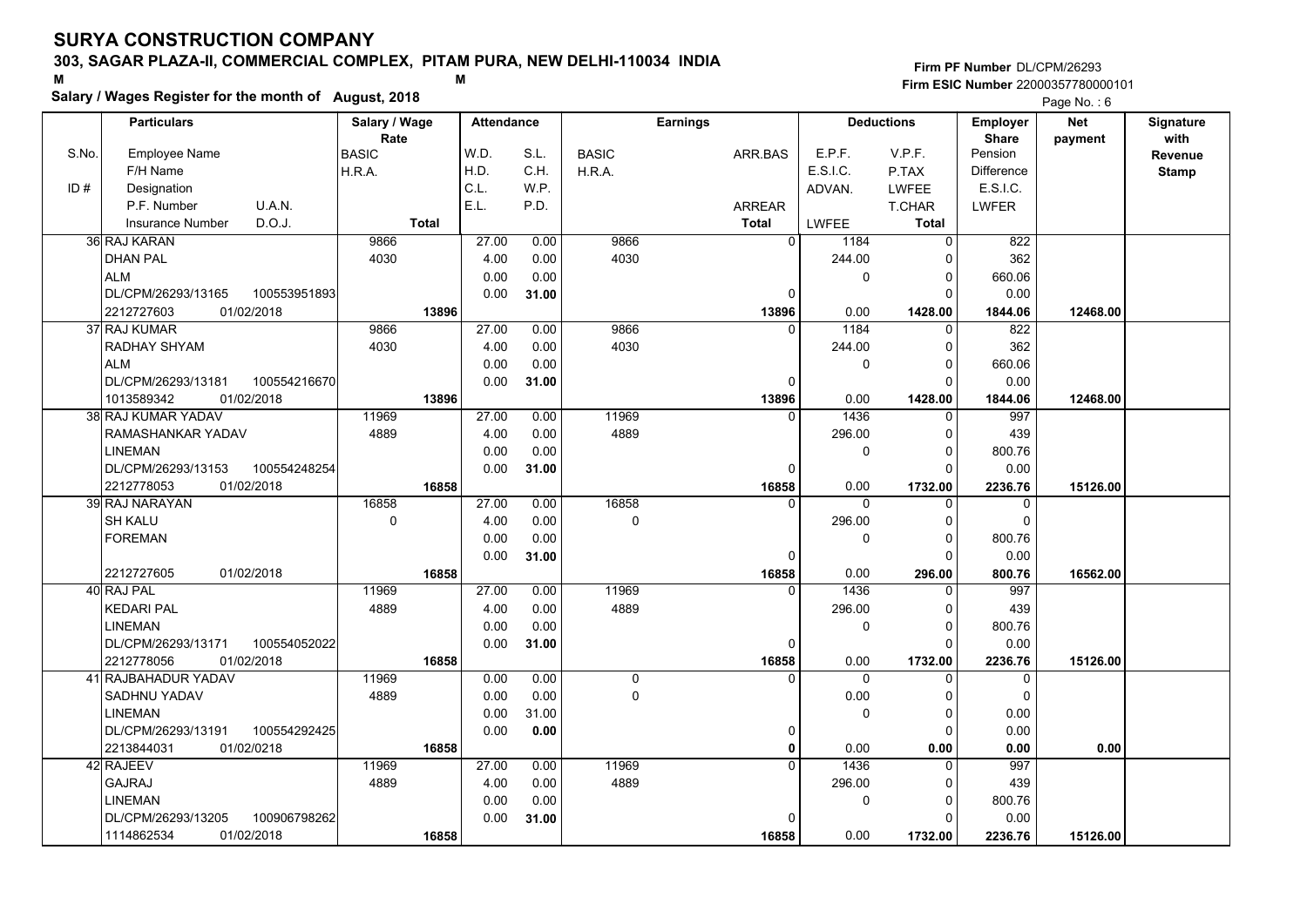#### **303, SAGAR PLAZA-II, COMMERCIAL COMPLEX, PITAM PURA, NEW DELHI-110034 INDIA**

**Salary / Wages Register for the month of August, 2018 <sup>M</sup> <sup>M</sup>**

|       | Salary / Wages Register for the month of August, 2018 |               |                   |       |              |                 |              |                   |                   | Page No.: 7 |                  |
|-------|-------------------------------------------------------|---------------|-------------------|-------|--------------|-----------------|--------------|-------------------|-------------------|-------------|------------------|
|       | <b>Particulars</b>                                    | Salary / Wage | <b>Attendance</b> |       |              | <b>Earnings</b> |              | <b>Deductions</b> | Employer          | <b>Net</b>  | <b>Signature</b> |
|       |                                                       | Rate          |                   |       |              |                 |              |                   | <b>Share</b>      | payment     | with             |
| S.No. | <b>Employee Name</b>                                  | <b>BASIC</b>  | W.D.              | S.L.  | <b>BASIC</b> | ARR.BAS         | E.P.F.       | V.P.F.            | Pension           |             | Revenue          |
|       | F/H Name                                              | H.R.A.        | H.D.              | C.H.  | H.R.A.       |                 | E.S.I.C.     | P.TAX             | <b>Difference</b> |             | <b>Stamp</b>     |
| ID#   | Designation                                           |               | C.L.              | W.P.  |              |                 | ADVAN.       | <b>LWFEE</b>      | E.S.I.C.          |             |                  |
|       | P.F. Number<br>U.A.N.                                 |               | E.L.              | P.D.  |              | ARREAR          |              | T.CHAR            | <b>LWFER</b>      |             |                  |
|       | D.O.J.<br><b>Insurance Number</b>                     | <b>Total</b>  |                   |       |              | <b>Total</b>    | <b>LWFEE</b> | <b>Total</b>      |                   |             |                  |
|       | 43 RAJESH KUMAR                                       | 11969         | 27.00             | 0.00  | 11969        | $\overline{0}$  | 1436         | $\overline{0}$    | 997               |             |                  |
|       | <b>KHEEM SINGH</b>                                    | 4889          | 4.00              | 0.00  | 4889         |                 | 296.00       |                   | 439               |             |                  |
|       | <b>LINEMAN</b>                                        |               | 0.00              | 0.00  |              |                 | $\mathbf{0}$ | 0                 | 800.76            |             |                  |
|       | 101050986614<br>DL/CPM/26293/13208                    |               | 0.00              | 31.00 |              | $\Omega$        |              | $\Omega$          | 0.00              |             |                  |
|       | 01/02/2018<br>1012966530                              | 16858         |                   |       |              | 16858           | 0.00         | 1732.00           | 2236.76           | 15126.00    |                  |
|       | 44 RAJINDER PAL                                       | 9866          | 27.00             | 0.00  | 9866         | $\Omega$        | 1184         | 0                 | 822               |             |                  |
|       | <b>SHIV RAM PAL</b>                                   | 4030          | 4.00              | 0.00  | 4030         |                 | 244.00       | 0                 | 362               |             |                  |
|       | <b>ALM</b>                                            |               | 0.00              | 0.00  |              |                 | $\mathbf{0}$ | $\Omega$          | 660.06            |             |                  |
|       | DL/CPM/26293/13164<br>100554340859                    |               | 0.00              | 31.00 |              | $\Omega$        |              | $\Omega$          | 0.00              |             |                  |
|       | 2204125581<br>01/02/2018                              | 13896         |                   |       |              | 13896           | 0.00         | 1428.00           | 1844.06           | 12468.00    |                  |
|       | 45 RAJVEER SHARMA                                     | 11969         | 27.00             | 0.00  | 11969        | $\Omega$        | 1436         | $\Omega$          | 997               |             |                  |
|       | <b>MAM CHAND SHARMA</b>                               | 4889          | 4.00              | 0.00  | 4889         |                 | 296.00       | 0                 | 439               |             |                  |
|       | LINEMAN                                               |               | 0.00              | 0.00  |              |                 | 0            | $\Omega$          | 800.76            |             |                  |
|       | DL/CPM/26293/13147<br>100554108711                    |               | 0.00              | 31.00 |              | $\Omega$        |              | $\Omega$          | 0.00              |             |                  |
|       | 2212727607<br>01/02/2018                              | 16858         |                   |       |              | 16858           | 0.00         | 1732.00           | 2236.76           | 15126.00    |                  |
|       | 46 RAKESH SAROHA                                      | 11969         | 27.00             | 0.00  | 11969        | $\Omega$        | 1436         | $\Omega$          | 997               |             |                  |
|       | <b>RAJAN SINGH</b>                                    | 4889          | 4.00              | 0.00  | 4889         |                 | 296.00       |                   | 439               |             |                  |
|       | <b>LINEMAN</b>                                        |               | 0.00              | 0.00  |              |                 | $\mathbf{0}$ | $\Omega$          | 800.76            |             |                  |
|       | DL/CPM/26293/13189<br>100554223753                    |               | 0.00              | 31.00 |              | 0               |              | $\Omega$          | 0.00              |             |                  |
|       | 01/02/2018<br>2212727608                              | 16858         |                   |       |              | 16858           | 0.00         | 1732.00           | 2236.76           | 15126.00    |                  |
|       | 47 RAM KHILAWAN                                       | 9866          | 23.00             | 0.00  | 9866         |                 | 1184         | $\Omega$          | 822               |             |                  |
|       | <b>MUNNU</b>                                          | 4030          | 4.00              | 0.00  | 4030         |                 | 244.00       | 0                 | 362               |             |                  |
|       | <b>ALM</b>                                            |               | 1.00              | 0.00  |              |                 | $\Omega$     | $\Omega$          | 660.06            |             |                  |
|       | DL/CPM/26293/13136<br>100554141560                    |               | 3.00              | 31.00 |              | $\Omega$        |              | $\Omega$          | 0.00              |             |                  |
|       | 2212727613<br>01/02/2018                              | 13896         |                   |       |              | 13896           | 0.00         | 1428.00           | 1844.06           | 12468.00    |                  |
|       | 48 RAM NARESH                                         | 11969         | 27.00             | 0.00  | 11969        | $\Omega$        | 1436         | 0                 | 997               |             |                  |
|       | <b>BRIJNATH</b>                                       | 4889          | 4.00              | 0.00  | 4889         |                 | 296.00       | $\Omega$          | 439               |             |                  |
|       | <b>LINEMAN</b>                                        |               | 0.00              | 0.00  |              |                 | $\mathbf{0}$ | $\Omega$          | 800.76            |             |                  |
|       | DL/CPM/26293/13184<br>100553920604                    |               | 0.00              | 31.00 |              | $\Omega$        |              | $\Omega$          | 0.00              |             |                  |
|       | 2212804016<br>01/02/2018                              | 16858         |                   |       |              | 16858           | 0.00         | 1732.00           | 2236.76           | 15126.00    |                  |
|       | 49 RAM SAGAR                                          | 16858         | 27.00             | 0.00  | 16858        | $\Omega$        | $\Omega$     | $\Omega$          | $\Omega$          |             |                  |
|       | SH.SARDAR PAL                                         | $\Omega$      | 4.00              | 0.00  | $\Omega$     |                 | 296.00       |                   | $\Omega$          |             |                  |
|       | <b>FOREMAN</b>                                        |               | 0.00              | 0.00  |              |                 | 0            | $\Omega$          | 800.76            |             |                  |
|       |                                                       |               | 0.00              | 31.00 |              |                 |              |                   | 0.00              |             |                  |
|       | 2212727615<br>01/02/2018                              | 16858         |                   |       |              | 16858           | 0.00         | 296.00            | 800.76            | 16562.00    |                  |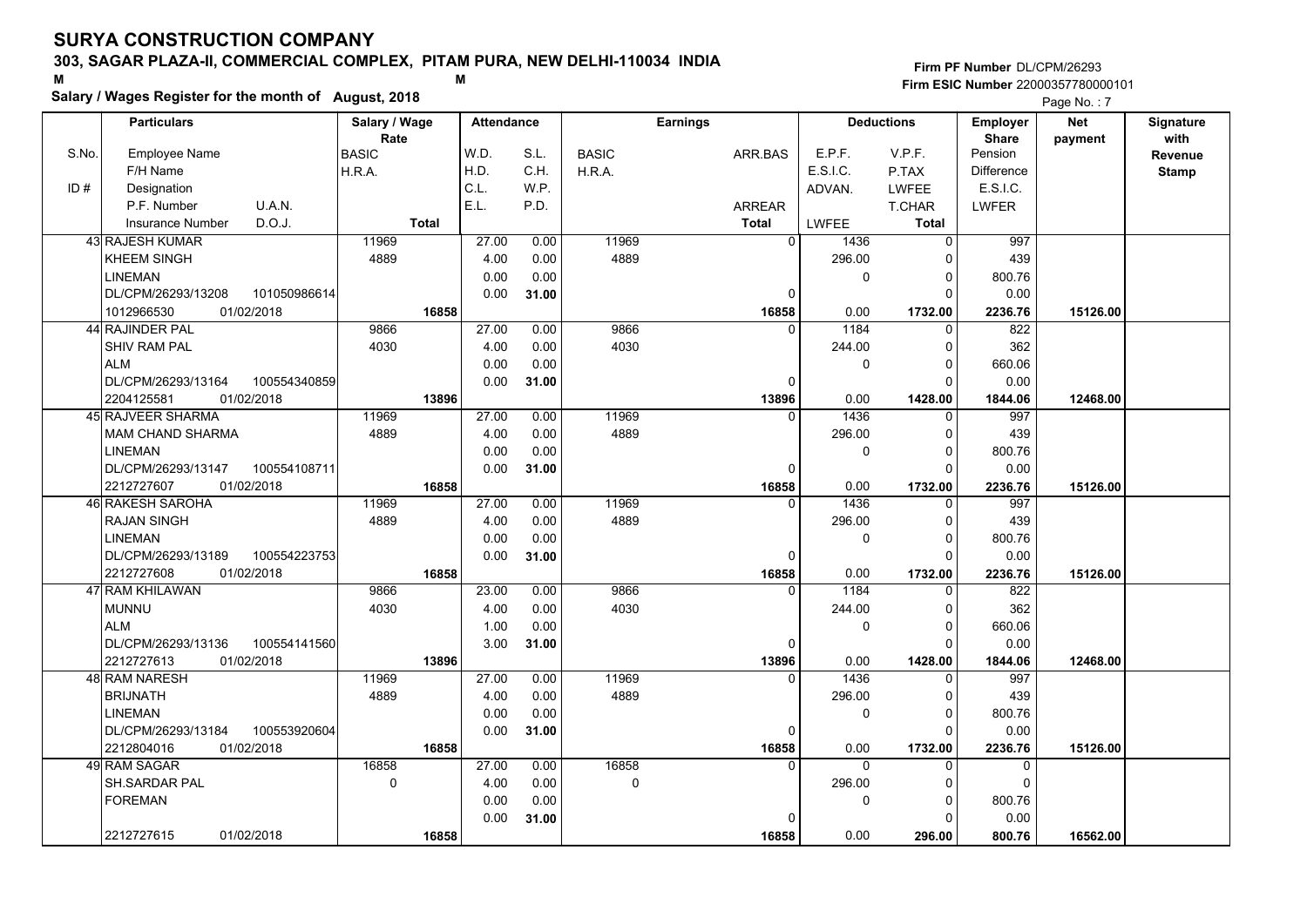### **303, SAGAR PLAZA-II, COMMERCIAL COMPLEX, PITAM PURA, NEW DELHI-110034 INDIA**

# **Salary / Wages Register for the month of August, 2018 <sup>M</sup> <sup>M</sup>**

|       | Salary / wages Register for the month of August, 2018 |               |                   |       |              |                 |          |                   |                   | Page No.: 8 |              |
|-------|-------------------------------------------------------|---------------|-------------------|-------|--------------|-----------------|----------|-------------------|-------------------|-------------|--------------|
|       | <b>Particulars</b>                                    | Salary / Wage | <b>Attendance</b> |       |              | <b>Earnings</b> |          | <b>Deductions</b> | <b>Employer</b>   | <b>Net</b>  | Signature    |
|       |                                                       | Rate          |                   |       |              |                 |          |                   | <b>Share</b>      | payment     | with         |
| S.No. | <b>Employee Name</b>                                  | <b>BASIC</b>  | W.D.              | S.L.  | <b>BASIC</b> | ARR.BAS         | E.P.F.   | V.P.F.            | Pension           |             | Revenue      |
|       | F/H Name                                              | H.R.A.        | H.D.              | C.H.  | H.R.A.       |                 | E.S.I.C. | P.TAX             | <b>Difference</b> |             | <b>Stamp</b> |
| ID#   | Designation                                           |               | C.L.              | W.P.  |              |                 | ADVAN.   | <b>LWFEE</b>      | E.S.I.C.          |             |              |
|       | U.A.N.<br>P.F. Number                                 |               | E.L.              | P.D.  |              | <b>ARREAR</b>   |          | T.CHAR            | <b>LWFER</b>      |             |              |
|       | D.O.J.<br><b>Insurance Number</b>                     | <b>Total</b>  |                   |       |              | <b>Total</b>    | LWFEE    | <b>Total</b>      |                   |             |              |
|       | 50 RAM SAROOP                                         | 11969         | 27.00             | 0.00  | 11969        | $\Omega$        | 1436     | $\Omega$          | 997               |             |              |
|       | <b>BALI PRASAD YADAV</b>                              | 4889          | 4.00              | 0.00  | 4889         |                 | 296.00   | 0                 | 439               |             |              |
|       | <b>LINEMAN</b>                                        |               | 0.00              | 0.00  |              |                 | 0        | 0                 | 800.76            |             |              |
|       | DL/CPM/26293/13167<br>100553893957                    |               | 0.00              | 31.00 |              | 0               |          | 0                 | 0.00              |             |              |
|       | 2212727616<br>01/02/2018                              | 16858         |                   |       |              | 16858           | 0.00     | 1732.00           | 2236.76           | 15126.00    |              |
|       | 51 RAM SUMER                                          | 9866          | 27.00             | 0.00  | 9866         | $\Omega$        | 1184     | $\Omega$          | 822               |             |              |
|       | RAJA RAM                                              | 4030          | 4.00              | 0.00  | 4030         |                 | 244.00   | 0                 | 362               |             |              |
|       | <b>ALM</b>                                            |               | 0.00              | 0.00  |              |                 | 0        | $\Omega$          | 660.06            |             |              |
|       | DL/CPM/26293/13137<br>100865883189                    |               | 0.00              | 31.00 |              | $\Omega$        |          | 0                 | 0.00              |             |              |
|       | 2212727618<br>01/02/2018                              | 13896         |                   |       |              | 13896           | 0.00     | 1428.00           | 1844.06           | 12468.00    |              |
|       | 52 RAM SURAT YADAV                                    | 11969         | 27.00             | 0.00  | 11969        | $\Omega$        | 1436     | 0                 | 997               |             |              |
|       | DHAN YADAV                                            | 4889          | 4.00              | 0.00  | 4889         |                 | 296.00   | $\Omega$          | 439               |             |              |
|       | <b>LINEMAN</b>                                        |               | 0.00              | 0.00  |              |                 | $\Omega$ | $\Omega$          | 800.76            |             |              |
|       | DL/CPM/26293/13177<br>100553951957                    |               | 0.00              | 31.00 |              | $\Omega$        |          | $\Omega$          | 0.00              |             |              |
|       | 2213229064<br>01/02/2018                              | 16858         |                   |       |              | 16858           | 0.00     | 1732.00           | 2236.76           | 15126.00    |              |
|       | 53 RAMESH YADAV                                       | 11969         | 27.00             | 0.00  | 11969        | $\Omega$        | 1436     | 0                 | 997               |             |              |
|       | <b>ORI YADAV</b>                                      | 4889          | 4.00              | 0.00  | 4889         |                 | 296.00   | 0                 | 439               |             |              |
|       | LINEMAN                                               |               | 0.00              | 0.00  |              |                 | 0        | 0                 | 800.76            |             |              |
|       | DL/CPM/26293/13232<br>100554181326                    |               | 0.00              | 31.00 |              | $\Omega$        |          | $\Omega$          | 0.00              |             |              |
|       | 2212727612<br>01/02/2018                              | 16858         |                   |       |              | 16858           | 0.00     | 1732.00           | 2236.76           | 15126.00    |              |
|       | 54 RAMU CHAUHAN                                       | 9866          | 26.00             | 0.00  | 9866         | $\Omega$        | 1184     | $\Omega$          | 822               |             |              |
|       | <b>MAHKU CHUHAN</b>                                   | 4030          | 4.00              | 0.00  | 4030         |                 | 244.00   | 0                 | 362               |             |              |
|       | <b>ALM</b>                                            |               | 1.00              | 0.00  |              |                 | $\Omega$ | $\Omega$          | 660.06            |             |              |
|       | DL/CPM/26293/13173<br>100554105713                    |               | 0.00              | 31.00 |              | 0               |          | 0                 | 0.00              |             |              |
|       | 01/02/2018<br>2212778067                              | 13896         |                   |       |              | 13896           | 0.00     | 1428.00           | 1844.06           | 12468.00    |              |
|       | 55 RANJEET                                            | 11969         | 27.00             | 0.00  | 11969        | $\Omega$        | 1436     | 0                 | 997               |             |              |
|       | <b>MAHADEV PASWAN</b>                                 | 4889          | 4.00              | 0.00  | 4889         |                 | 296.00   | $\Omega$          | 439               |             |              |
|       | <b>LINEMAN</b>                                        |               | 0.00              | 0.00  |              |                 | $\Omega$ | 0                 | 800.76            |             |              |
|       | DL/CPM/26293/13158<br>100554100132                    |               | 0.00              | 31.00 |              | $\Omega$        |          | $\Omega$          | 0.00              |             |              |
|       | 2012894467<br>01/02/2018                              | 16858         |                   |       |              | 16858           | 0.00     | 1732.00           | 2236.76           | 15126.00    |              |
|       | 56 RANJEET KUMAR                                      | 9866          | 27.00             | 0.00  | 9866         | $\Omega$        | 1184     | $\Omega$          | 822               |             |              |
|       | <b>BASU DEV</b>                                       | 4030          | 4.00              | 0.00  | 4030         |                 | 244.00   | $\Omega$          | 362               |             |              |
|       | <b>ALM</b>                                            |               | 0.00              | 0.00  |              |                 | 0        | 0                 | 660.06            |             |              |
|       | 100553900347<br>DL/CPM/26293/13261                    |               | 0.00              | 31.00 |              |                 |          | 0                 | 0.00              |             |              |
|       | 01/02/2018<br>2212727619                              | 13896         |                   |       |              | 13896           | 0.00     | 1428.00           | 1844.06           | 12468.00    |              |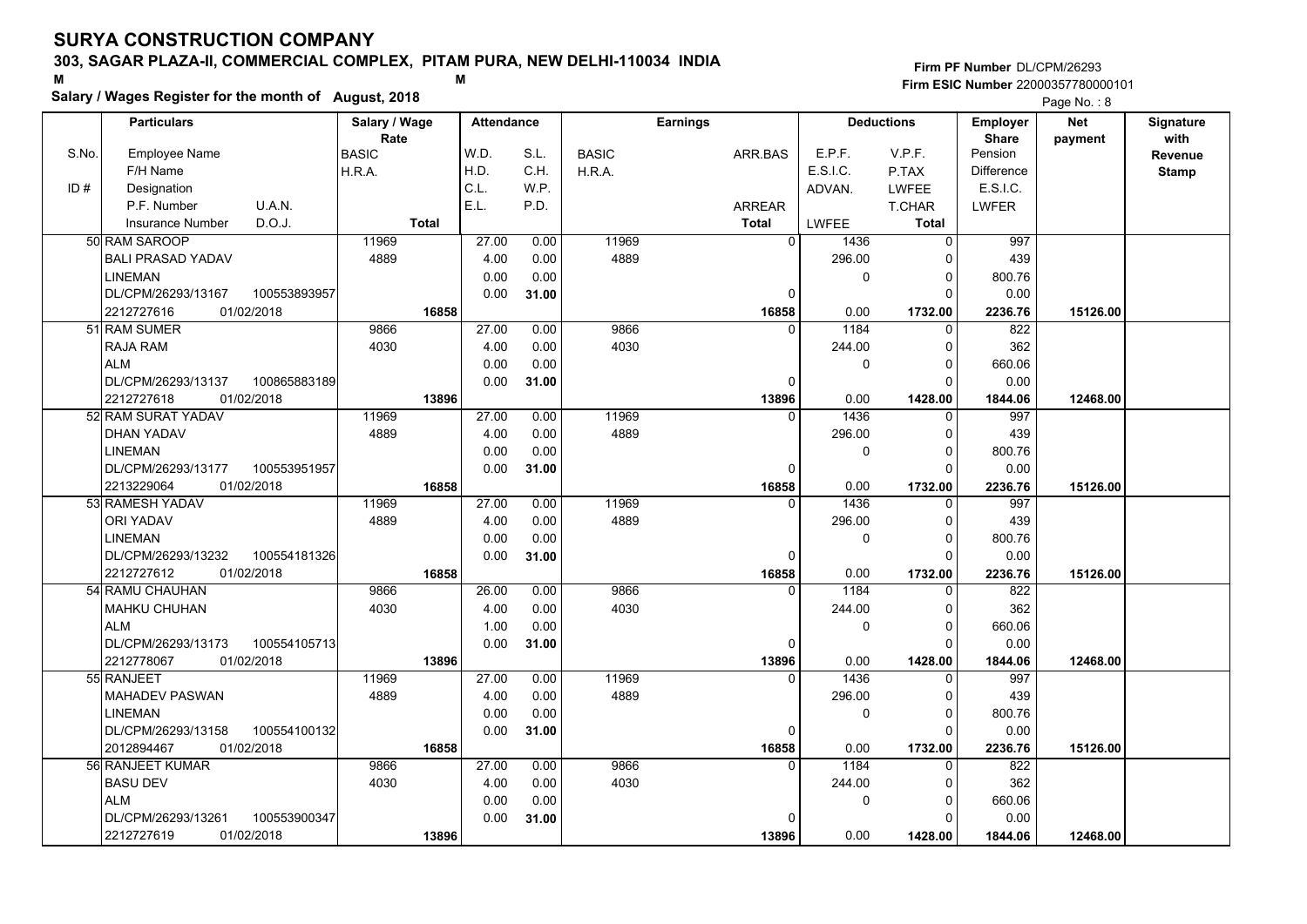### **303, SAGAR PLAZA-II, COMMERCIAL COMPLEX, PITAM PURA, NEW DELHI-110034 INDIA**

**Salary / Wages Register for the month of August, 2018 <sup>M</sup> <sup>M</sup>**

|       | Salary / Wages Register for the month of August, 2018 |               |       |                   |              |               |                 |                |                |                     |                   | Page No.: 9 |                  |
|-------|-------------------------------------------------------|---------------|-------|-------------------|--------------|---------------|-----------------|----------------|----------------|---------------------|-------------------|-------------|------------------|
|       | <b>Particulars</b>                                    | Salary / Wage |       | <b>Attendance</b> |              |               | <b>Earnings</b> |                |                | <b>Deductions</b>   | Employer          | <b>Net</b>  | <b>Signature</b> |
|       |                                                       | Rate          |       |                   |              |               |                 |                |                |                     | <b>Share</b>      | payment     | with             |
| S.No. | <b>Employee Name</b>                                  | <b>BASIC</b>  |       | W.D.              | S.L.         | <b>BASIC</b>  | ARR.BAS         |                | E.P.F.         | V.P.F.              | Pension           |             | Revenue          |
|       | F/H Name                                              | H.R.A.        |       | H.D.              | C.H.         | H.R.A.        |                 |                | E.S.I.C.       | P.TAX               | <b>Difference</b> |             | <b>Stamp</b>     |
| ID#   | Designation                                           |               |       | C.L.              | W.P.         |               |                 |                | ADVAN.         | <b>LWFEE</b>        | E.S.I.C.          |             |                  |
|       | P.F. Number<br>U.A.N.                                 |               |       | E.L.              | P.D.         |               | <b>ARREAR</b>   |                |                | <b>T.CHAR</b>       | <b>LWFER</b>      |             |                  |
|       | D.O.J.<br><b>Insurance Number</b>                     | Total         |       |                   |              |               | <b>Total</b>    |                | <b>LWFEE</b>   | <b>Total</b>        |                   |             |                  |
|       | 57 RAVINDER PAL<br><b>SARDAR PAL</b>                  | 11969<br>4889 |       | 27.00<br>4.00     | 0.00         | 11969<br>4889 |                 | $\overline{0}$ | 1436<br>296.00 | $\overline{0}$<br>0 | 997<br>439        |             |                  |
|       | <b>LINEMAN</b>                                        |               |       | 0.00              | 0.00<br>0.00 |               |                 |                | $\mathbf 0$    | 0                   | 800.76            |             |                  |
|       | 100554305033<br>DL/CPM/26293/13148                    |               |       | 0.00              | 31.00        |               |                 | $\Omega$       |                | $\Omega$            | 0.00              |             |                  |
|       | 01/02/2018<br>2212727621                              |               | 16858 |                   |              |               |                 | 16858          | 0.00           | 1732.00             | 2236.76           | 15126.00    |                  |
|       | 58 SACHIN KUMAR SHARMA                                | 17040         |       | 27.00             | 0.00         | 17040         |                 |                | $\Omega$       | $\Omega$            | $\Omega$          |             |                  |
|       | SH.NARESH SHARMA                                      | 6960          |       | 4.00              | 0.00         | 6960          |                 |                | 0.00           | $\Omega$            | $\Omega$          |             |                  |
|       | <b>SUPERVISOR</b>                                     |               |       | 0.00              | 0.00         |               |                 |                | $\mathbf 0$    | $\Omega$            | 0.00              |             |                  |
|       |                                                       |               |       | 0.00              | 31.00        |               |                 | 0              |                | $\Omega$            | 0.00              |             |                  |
|       | <b>EXEMPTED</b><br>01/02/2018                         |               | 24000 |                   |              |               |                 | 24000          | 0.00           | 0.00                | 0.00              | 24000.00    |                  |
|       | 59 SACHIN RUHELA                                      | 9866          |       | 0.00              | 0.00         | 0             |                 | $\Omega$       | $\Omega$       | $\Omega$            | 0                 |             |                  |
|       | <b>LAXMAN SINGH RUHELA</b>                            | 4030          |       | 0.00              | 0.00         | $\pmb{0}$     |                 |                | 0.00           | $\Omega$            | $\mathbf 0$       |             |                  |
|       | <b>ALM</b>                                            |               |       | 0.00              | 31.00        |               |                 |                | $\mathbf 0$    | $\Omega$            | 0.00              |             |                  |
|       | DL/CPM/26293/13143<br>100554085865                    |               |       | 0.00              | 0.00         |               |                 | 0              |                | $\Omega$            | 0.00              |             |                  |
|       | 2212778081<br>01/02/2018                              |               | 13896 |                   |              |               |                 | 0              | 0.00           | 0.00                | 0.00              | 0.00        |                  |
|       | 60 SANDEEP KUMAR                                      | 9866          |       | 27.00             | 0.00         | 9866          |                 | $\Omega$       | 1184           | $\Omega$            | 822               |             |                  |
|       | ROHTASH SINGH                                         | 4030          |       | 4.00              | 0.00         | 4030          |                 |                | 244.00         | $\Omega$            | 362               |             |                  |
|       | <b>ALM</b>                                            |               |       | 0.00              | 0.00         |               |                 |                | 0              | $\Omega$            | 660.06            |             |                  |
|       | DL/CPM/26293/13215<br>100554284008                    |               |       | 0.00              | 31.00        |               |                 | 0              |                | $\Omega$            | 0.00              |             |                  |
|       | 01/02/2018<br>1013583465                              |               | 13896 |                   |              |               |                 | 13896          | 0.00           | 1428.00             | 1844.06           | 12468.00    |                  |
|       | 61 SANJAY                                             | 9866          |       | 27.00             | 0.00         | 9866          |                 |                | 1184           | $\Omega$            | 822               |             |                  |
|       | <b>BISHAMBER SINGH</b>                                | 4030          |       | 4.00              | 0.00         | 4030          |                 |                | 244.00         | 0                   | 362               |             |                  |
|       | <b>ALM</b>                                            |               |       | 0.00              | 0.00         |               |                 |                | $\mathbf 0$    | $\Omega$            | 660.06            |             |                  |
|       | DL/CPM/26293/13207<br>101024970257                    |               |       | 0.00              | 31.00        |               |                 | 0              |                | $\Omega$            | 0.00              |             |                  |
|       | 1013583422<br>01/02/2018                              |               | 13896 |                   |              |               |                 | 13896          | 0.00           | 1428.00             | 1844.06           | 12468.00    |                  |
|       | 62 SARVAN PAL                                         | 9866          |       | 27.00             | 0.00         | 9866          |                 | 0              | 1184           | 0                   | 822               |             |                  |
|       | <b>RAM SAGAR</b>                                      | 4030          |       | 4.00              | 0.00         | 4030          |                 |                | 244.00         | $\Omega$            | 362               |             |                  |
|       | <b>ALM</b>                                            |               |       | 0.00              | 0.00         |               |                 |                | $\Omega$       | $\Omega$            | 660.06            |             |                  |
|       | DL/CPM/26293/13203<br>100879959745                    |               |       | 0.00              | 31.00        |               |                 | $\Omega$       |                | $\Omega$            | 0.00              |             |                  |
|       | 1013585115<br>01/02/2018                              |               | 13896 |                   |              |               |                 | 13896          | 0.00           | 1428.00             | 1844.06           | 12468.00    |                  |
|       | 63 SATPAL RANGEELA                                    | 11969         |       | 27.00             | 0.00         | 11969         |                 | $\Omega$       | 1436           | $\Omega$            | 997               |             |                  |
|       | OMI                                                   | 4889          |       | 4.00              | 0.00         | 4889          |                 |                | 296.00         | $\Omega$            | 439               |             |                  |
|       | <b>LINEMAN</b>                                        |               |       | 0.00              | 0.00         |               |                 |                | 0              | 0<br>0              | 800.76            |             |                  |
|       | DL/CPM/26293/13182<br>100865016247                    |               |       | 0.00              | 31.00        |               |                 |                | 0.00           |                     | 0.00              |             |                  |
|       | 2212778090<br>01/02/2018                              |               | 16858 |                   |              |               |                 | 16858          |                | 1732.00             | 2236.76           | 15126.00    |                  |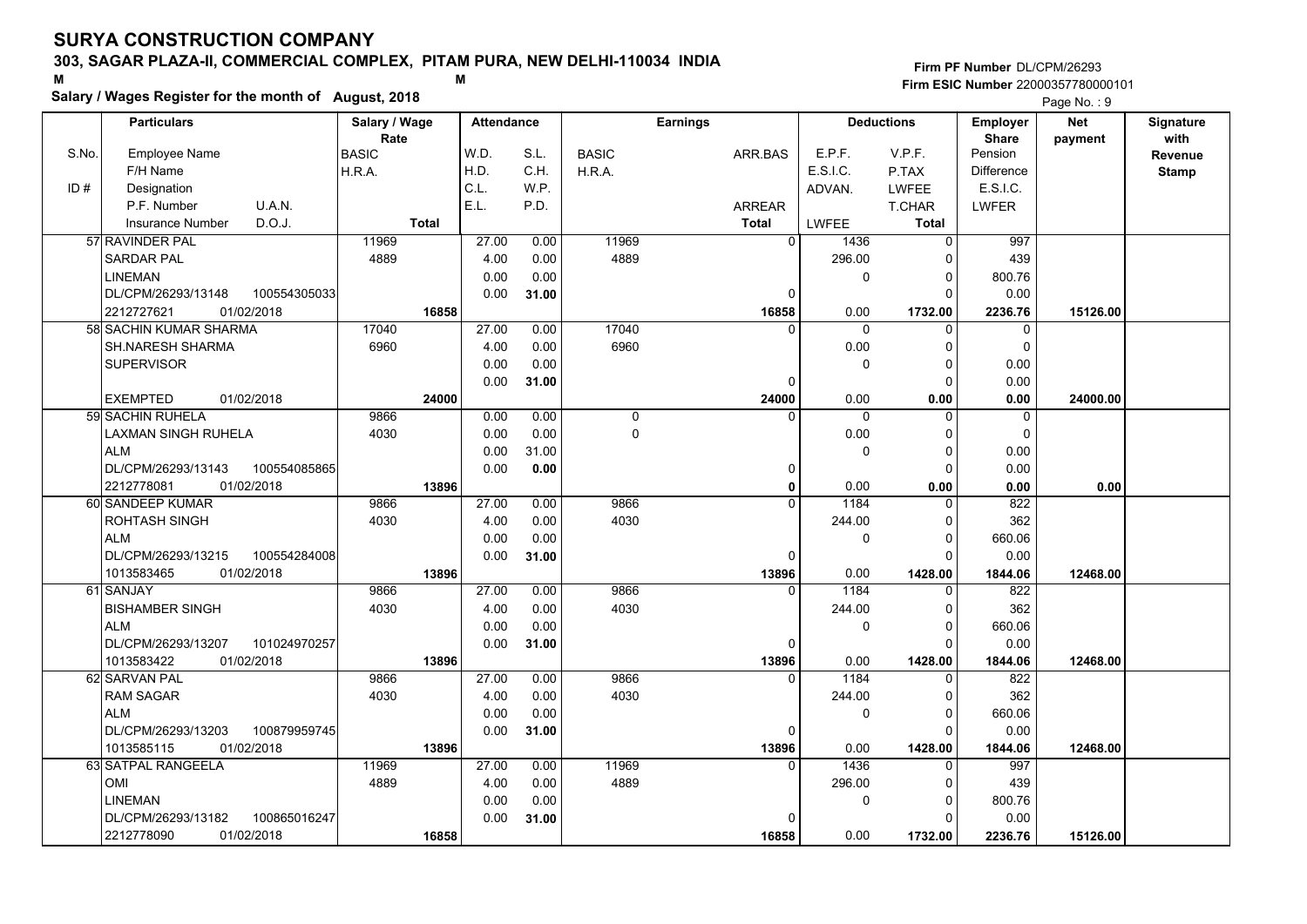#### **303, SAGAR PLAZA-II, COMMERCIAL COMPLEX, PITAM PURA, NEW DELHI-110034 INDIA**

# **Salary / Wages Register for the month of August, 2018 <sup>M</sup> <sup>M</sup>**

|       | Salary / Wages Register for the month of August, 2018 |                     |                   |              |              |                        |                    |                        |                       | Page No.: 10 |                  |
|-------|-------------------------------------------------------|---------------------|-------------------|--------------|--------------|------------------------|--------------------|------------------------|-----------------------|--------------|------------------|
|       | <b>Particulars</b>                                    | Salary / Wage       | <b>Attendance</b> |              |              | <b>Earnings</b>        |                    | <b>Deductions</b>      | Employer              | <b>Net</b>   | <b>Signature</b> |
|       |                                                       | Rate                |                   |              |              |                        |                    |                        | <b>Share</b>          | payment      | with             |
| S.No. | <b>Employee Name</b><br>F/H Name                      | <b>BASIC</b>        | W.D.<br>H.D.      | S.L.<br>C.H. | <b>BASIC</b> | ARR.BAS                | E.P.F.<br>E.S.I.C. | V.P.F.                 | Pension<br>Difference |              | <b>Revenue</b>   |
| ID#   | Designation                                           | H.R.A.              | C.L.              | W.P.         | H.R.A.       |                        |                    | P.TAX                  | E.S.I.C.              |              | <b>Stamp</b>     |
|       | P.F. Number<br>U.A.N.                                 |                     | E.L.              | P.D.         |              |                        | ADVAN.             | <b>LWFEE</b>           |                       |              |                  |
|       | D.O.J.<br><b>Insurance Number</b>                     | Total               |                   |              |              | ARREAR<br><b>Total</b> | <b>LWFEE</b>       | T.CHAR<br><b>Total</b> | <b>LWFER</b>          |              |                  |
|       | 64 SATYA NARAYAN                                      | 9866                | 27.00             | 0.00         | 9866         | $\overline{0}$         | 1184               | $\overline{0}$         | 822                   |              |                  |
|       | <b>DEVTADIN</b>                                       | 4030                | 4.00              | 0.00         | 4030         |                        | 244.00             | $\Omega$               | 362                   |              |                  |
|       | <b>ALM</b>                                            |                     | 0.00              | 0.00         |              |                        | $\mathbf{0}$       | 0                      | 660.06                |              |                  |
|       | DL/CPM/26293/13138<br>100553951612                    |                     | 0.00              | 31.00        |              | $\Omega$               |                    | $\Omega$               | 0.00                  |              |                  |
|       | 01/02/2018<br>2212727623                              | 13896               |                   |              |              | 13896                  | 0.00               | 1428.00                | 1844.06               | 12468.00     |                  |
|       | 65 SHIV KUMAR                                         | 11969               | 27.00             | 0.00         | 11969        | $\Omega$               | 1436               | $\Omega$               | 997                   |              |                  |
|       | <b>LAXMAN PRASAD</b>                                  | 4889                | 4.00              | 0.00         | 4889         |                        | 296.00             | $\mathbf{0}$           | 439                   |              |                  |
|       | <b>LINEMAN</b>                                        |                     | 0.00              | 0.00         |              |                        | $\mathbf{0}$       | $\mathbf{0}$           | 800.76                |              |                  |
|       | DL/CPM/26293/13166<br>100554085590                    |                     | 0.00              | 31.00        |              | 0                      |                    | $\Omega$               | 0.00                  |              |                  |
|       | 2212727626<br>01/02/2018                              | 16858               |                   |              |              | 16858                  | 0.00               | 1732.00                | 2236.76               | 15126.00     |                  |
|       | 66 SHIV NARAYAN                                       | 11969               | 27.00             | 0.00         | 11969        | $\mathbf{0}$           | 1436               | 0                      | 997                   |              |                  |
|       | KALLU                                                 | 4889                | 4.00              | 0.00         | 4889         |                        | 296.00             | 0                      | 439                   |              |                  |
|       | <b>LINEMAN</b>                                        |                     | 0.00              | 0.00         |              |                        | $\mathbf{0}$       | $\Omega$               | 800.76                |              |                  |
|       | DL/CPM/26293/13139<br>100554040850                    |                     | 0.00              | 31.00        |              | $\Omega$               |                    | $\Omega$               | 0.00                  |              |                  |
|       | 2212727628<br>01/02/2018                              | 16858               |                   |              |              | 16858                  | 0.00               | 1732.00                | 2236.76               | 15126.00     |                  |
|       | 67 SHREE CHAND                                        | 9866                | 27.00             | 0.00         | 9866         | $\Omega$               | 1184               | $\Omega$               | 822                   |              |                  |
|       | <b>HARGYAN SINGH</b>                                  | 4030                | 4.00              | 0.00         | 4030         |                        | 244.00             | $\Omega$               | 362                   |              |                  |
|       | <b>ALM</b>                                            |                     | 0.00              | 0.00         |              |                        | $\mathbf{0}$       | $\Omega$               | 660.06                |              |                  |
|       | 100553999510<br>DL/CPM/26293/13168                    |                     | 0.00              | 31.00        |              | 0                      |                    | $\Omega$               | 0.00                  |              |                  |
|       | 01/02/2018<br>2212727630                              | 13896               |                   |              |              | 13896                  | 0.00               | 1428.00                | 1844.06               | 12468.00     |                  |
|       | 68 SHRIDHAR                                           | 16858               | 27.00             | 0.00         | 16858        | $\Omega$               | $\Omega$           | $\Omega$               | $\Omega$              |              |                  |
|       | SH GANESH YADAV                                       | $\mathsf{O}\xspace$ | 4.00              | 0.00         | $\mathsf 0$  |                        | 296.00             | 0                      | $\mathbf 0$           |              |                  |
|       | <b>FOREMAN</b>                                        |                     | 0.00              | 0.00         |              |                        | $\Omega$           | $\Omega$               | 800.76                |              |                  |
|       |                                                       |                     | 0.00              | 31.00        |              | 0                      |                    | $\Omega$               | 0.00                  |              |                  |
|       | 01/02/2018<br>2212727631                              | 16858               |                   |              |              | 16858                  | 0.00               | 296.00                 | 800.76                | 16562.00     |                  |
|       | 69 SHYAM LAL                                          | 11969               | 27.00             | 0.00         | 11969        | 0                      | 1436               | 0                      | 997                   |              |                  |
|       | <b>CHANDER BHAN</b>                                   | 4889                | 4.00              | 0.00         | 4889         |                        | 296.00             | $\Omega$               | 439                   |              |                  |
|       | <b>LINEMAN</b>                                        |                     | 0.00              | 0.00         |              |                        | $\mathbf{0}$       | $\Omega$               | 800.76                |              |                  |
|       | DL/CPM/26293/13155<br>100553926068                    |                     | 0.00              | 31.00        |              | 0                      |                    | $\Omega$               | 0.00                  |              |                  |
|       | 2212731715<br>01/02/2018                              | 16858               |                   |              |              | 16858                  | 0.00               | 1732.00                | 2236.76               | 15126.00     |                  |
|       | 70 SIVASANKAR                                         | 9866                | 27.00             | 0.00         | 9866         | $\Omega$               | 1184               | $\Omega$               | 822                   |              |                  |
|       | <b>DEVTA DEEN</b>                                     | 4030                | 4.00              | 0.00         | 4030         |                        | 244.00             | $\Omega$               | 362                   |              |                  |
|       | <b>ALM</b>                                            |                     | 0.00              | 0.00         |              |                        | 0                  | 0                      | 660.06                |              |                  |
|       | 100553951599<br>DL/CPM/26293/13195                    |                     | 0.00              | 31.00        |              | 0                      |                    | $\Omega$               | 0.00                  |              |                  |
|       | 01/02/2018<br>2214020859                              | 13896               |                   |              |              | 13896                  | 0.00               | 1428.00                | 1844.06               | 12468.00     |                  |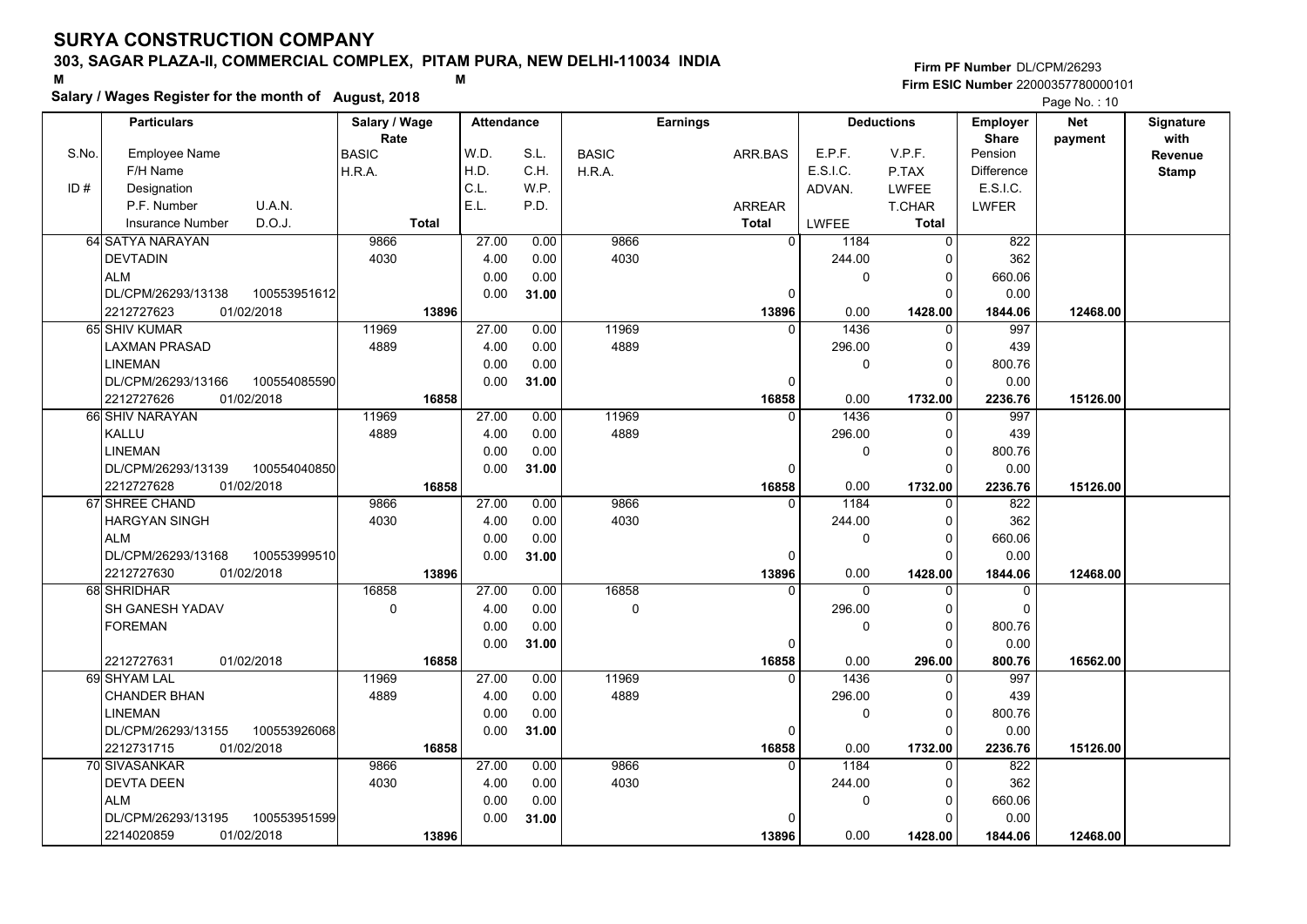### **303, SAGAR PLAZA-II, COMMERCIAL COMPLEX, PITAM PURA, NEW DELHI-110034 INDIA**

# **Salary / Wages Register for the month of August, 2018 <sup>M</sup> <sup>M</sup>**

|       | Salary / Wages Register for the month of August, 2018 |               |                   |              |              |                   |                |                      |                   | Page No.: 11 |                  |
|-------|-------------------------------------------------------|---------------|-------------------|--------------|--------------|-------------------|----------------|----------------------|-------------------|--------------|------------------|
|       | <b>Particulars</b>                                    | Salary / Wage | <b>Attendance</b> |              |              | <b>Earnings</b>   |                | <b>Deductions</b>    | <b>Employer</b>   | <b>Net</b>   | <b>Signature</b> |
|       |                                                       | Rate          |                   |              |              |                   |                |                      | <b>Share</b>      | payment      | with             |
| S.No. | <b>Employee Name</b>                                  | <b>BASIC</b>  | W.D.              | S.L.         | <b>BASIC</b> | ARR.BAS           | E.P.F.         | V.P.F.               | Pension           |              | Revenue          |
|       | F/H Name                                              | H.R.A.        | H.D.              | C.H.         | H.R.A.       |                   | E.S.I.C.       | P.TAX                | <b>Difference</b> |              | <b>Stamp</b>     |
| ID#   | Designation                                           |               | C.L.              | W.P.         |              |                   | ADVAN.         | <b>LWFEE</b>         | E.S.I.C.          |              |                  |
|       | P.F. Number<br>U.A.N.                                 |               | E.L.              | P.D.         |              | ARREAR            |                | T.CHAR               | <b>LWFER</b>      |              |                  |
|       | D.O.J.<br><b>Insurance Number</b>                     | Total         |                   |              |              | <b>Total</b>      | <b>LWFEE</b>   | <b>Total</b>         |                   |              |                  |
|       | 71 SOMPAL SINGH                                       | 9866          | 27.00             | 0.00         | 9866         | $\overline{0}$    | 1184           | $\mathbf 0$          | 822               |              |                  |
|       | <b>TOTA RAM</b>                                       | 4030          | 4.00              | 0.00         | 4030         |                   | 244.00         |                      | 362               |              |                  |
|       | <b>ALM</b>                                            |               | 0.00              | 0.00         |              |                   | 0              | $\Omega$<br>$\Omega$ | 660.06            |              |                  |
|       | DL/CPM/26293/13180<br>100554397744                    |               | 0.00              | 31.00        |              | $\Omega$          |                |                      | 0.00              |              |                  |
|       | 2212727633<br>01/02/2018                              | 13896         |                   |              |              | 13896<br>$\Omega$ | 0.00           | 1428.00<br>$\Omega$  | 1844.06           | 12468.00     |                  |
|       | 72 SONE LAL<br><b>JAGDISH PRASAD</b>                  | 9866<br>4030  | 27.00<br>4.00     | 0.00<br>0.00 | 9866<br>4030 |                   | 1184<br>244.00 | $\Omega$             | 822<br>362        |              |                  |
|       | <b>ALM</b>                                            |               | 0.00              | 0.00         |              |                   | 0              | $\Omega$             | 660.06            |              |                  |
|       | DL/CPM/26293/13176<br>100554016682                    |               | 0.00              | 31.00        |              | 0                 |                | ŋ                    | 0.00              |              |                  |
|       | 2212815710<br>01/02/2018                              | 13896         |                   |              |              | 13896             | 0.00           | 1428.00              | 1844.06           | 12468.00     |                  |
|       | 73 SONU                                               | 11969         | 27.00             | 0.00         | 11969        | $\Omega$          | 1436           | $\mathbf{0}$         | 997               |              |                  |
|       | <b>JAYPAL</b>                                         | 4889          | 4.00              | 0.00         | 4889         |                   | 296.00         | $\Omega$             | 439               |              |                  |
|       | <b>LINEMAN</b>                                        |               | 0.00              | 0.00         |              |                   | 0              | $\Omega$             | 800.76            |              |                  |
|       | DL/CPM/26293/13210<br>101112215587                    |               | 0.00              | 31.00        |              | 0                 |                | ∩                    | 0.00              |              |                  |
|       | 1115089021<br>01/02/2018                              | 16858         |                   |              |              | 16858             | 0.00           | 1732.00              | 2236.76           | 15126.00     |                  |
|       | 74 SUBHASH SINGH                                      | 11969         | 27.00             | 0.00         | 11969        | $\Omega$          | 1436           |                      | 997               |              |                  |
|       | <b>BALWANT SINGH</b>                                  | 4889          | 4.00              | 0.00         | 4889         |                   | 296.00         | $\Omega$             | 439               |              |                  |
|       | <b>LINEMAN</b>                                        |               | 0.00              | 0.00         |              |                   | 0              | $\Omega$             | 800.76            |              |                  |
|       | DL/CPM/26293/13174<br>100553895909                    |               | 0.00              | 31.00        |              | 0                 |                | $\Omega$             | 0.00              |              |                  |
|       | 01/02/2018<br>2212778099                              | 16858         |                   |              |              | 16858             | 0.00           | 1732.00              | 2236.76           | 15126.00     |                  |
|       | 75 SUBHASH YADAV                                      | 11969         | 27.00             | 0.00         | 11969        | $\Omega$          | 1436           | $\Omega$             | 997               |              |                  |
|       | <b>BANSU YADAV</b>                                    | 4889          | 4.00              | 0.00         | 4889         |                   | 296.00         | $\Omega$             | 439               |              |                  |
|       | <b>LINEMAN</b>                                        |               | 0.00              | 0.00         |              |                   | 0              | $\Omega$             | 800.76            |              |                  |
|       | DL/CPM/26293/13149<br>100859072541                    |               | 0.00              | 31.00        |              | 0                 |                | $\Omega$             | 0.00              |              |                  |
|       | 2212731717<br>01/02/2018                              | 16858         |                   |              |              | 16858             | 0.00           | 1732.00              | 2236.76           | 15126.00     |                  |
|       | <b>76 SUKHBIR SINGH</b>                               | 9866          | 27.00             | 0.00         | 9866         | $\mathbf{0}$      | 1184           | 0                    | 822               |              |                  |
|       | <b>VIJAY PAL SINGH</b>                                | 4030          | 4.00              | 0.00         | 4030         |                   | 244.00         | $\Omega$             | 362               |              |                  |
|       | <b>ALM</b>                                            |               | 0.00              | 0.00         |              |                   | 0              | $\Omega$             | 660.06            |              |                  |
|       | DL/CPM/26293/13178<br>100554419717                    |               | 0.00              | 31.00        |              | $\Omega$          |                | ∩                    | 0.00              |              |                  |
|       | 1012769880<br>01/02/2018                              | 13896         |                   |              |              | 13896             | 0.00           | 1428.00              | 1844.06           | 12468.00     |                  |
|       | 77 SUMIT                                              | 17040         | 27.00             | 0.00         | 17040        | $\Omega$          | $\Omega$       | 0                    | $\Omega$          |              |                  |
|       | SH HARBIR SINGH CHAND                                 | 6960          | 4.00              | 0.00         | 6960         |                   | 0.00           | $\Omega$             | $\Omega$          |              |                  |
|       | <b>SUPERVISOR</b>                                     |               | 0.00              | 0.00         |              |                   | 0              | $\Omega$             | 0.00              |              |                  |
|       |                                                       |               | 0.00              | 31.00        |              |                   |                |                      | 0.00              |              |                  |
|       | <b>EXEMPTED</b><br>01/02/2018                         | 24000         |                   |              |              | 24000             | 0.00           | 0.00                 | 0.00              | 24000.00     |                  |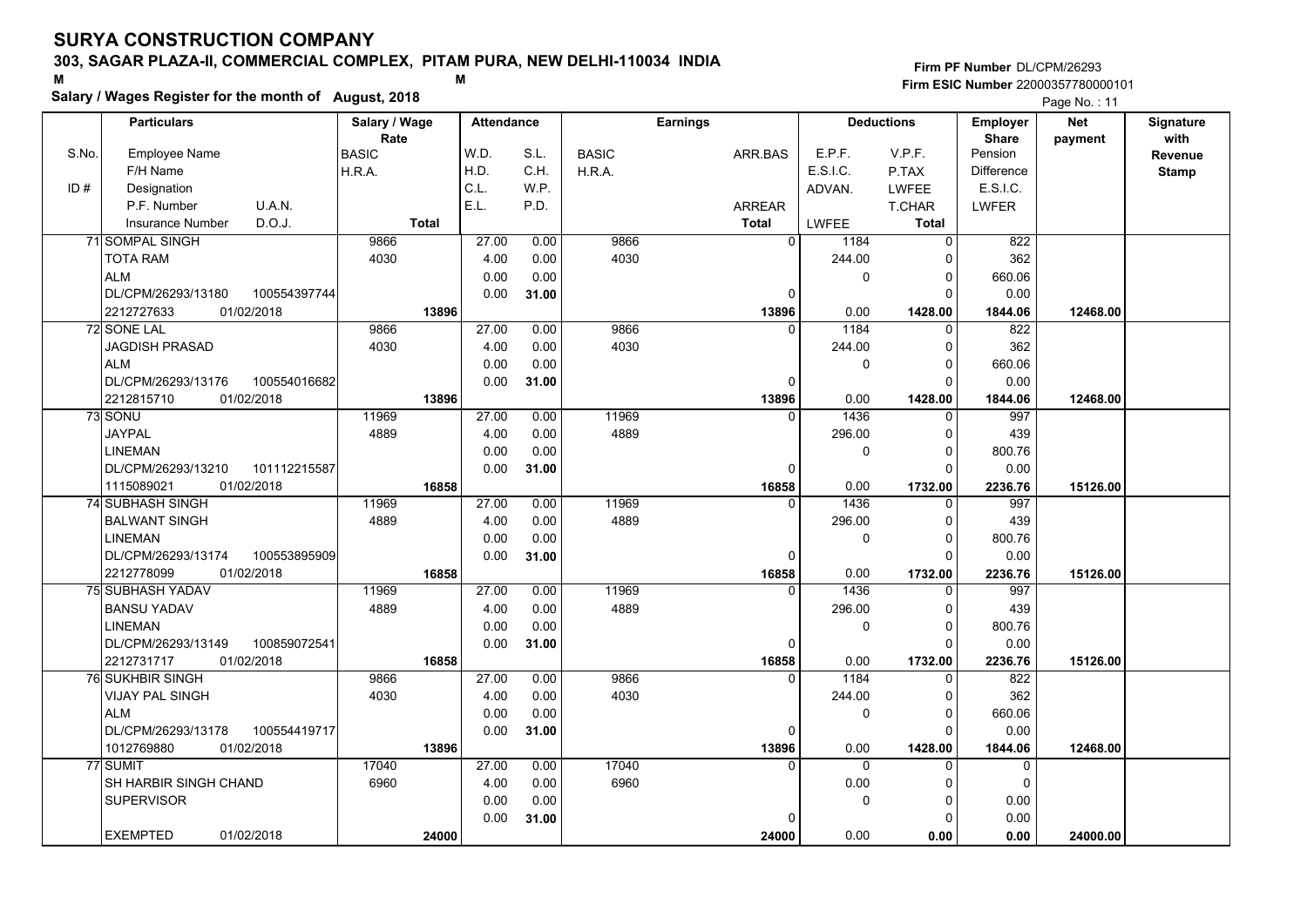#### **303, SAGAR PLAZA-II, COMMERCIAL COMPLEX, PITAM PURA, NEW DELHI-110034 INDIA**

**Salary / Wages Register for the month of August, 2018 <sup>M</sup> <sup>M</sup>**

**Firm PF Number**DL/CPM/26293**Firm ESIC Number** 22000357780000101

|       | <b>Particulars</b>                 | Salary / Wage |              | <b>Attendance</b> |       |              | <b>Earnings</b> |                |              | <b>Deductions</b> | <b>Employer</b>         | <b>Net</b> | Signature    |
|-------|------------------------------------|---------------|--------------|-------------------|-------|--------------|-----------------|----------------|--------------|-------------------|-------------------------|------------|--------------|
| S.No. | <b>Employee Name</b>               | Rate          |              | W.D.              | S.L.  | <b>BASIC</b> |                 |                | E.P.F.       | V.P.F.            | <b>Share</b><br>Pension | payment    | with         |
|       |                                    | <b>BASIC</b>  |              | H.D.              | C.H.  |              |                 | ARR.BAS        | E.S.I.C.     |                   |                         |            | Revenue      |
|       | F/H Name                           | H.R.A.        |              | C.L.              |       | H.R.A.       |                 |                |              | P.TAX             | <b>Difference</b>       |            | <b>Stamp</b> |
| ID#   | Designation                        |               |              |                   | W.P.  |              |                 |                | ADVAN.       | <b>LWFEE</b>      | E.S.I.C.                |            |              |
|       | U.A.N.<br>P.F. Number              |               |              | E.L.              | P.D.  |              |                 | <b>ARREAR</b>  |              | T.CHAR            | <b>LWFER</b>            |            |              |
|       | D.O.J.<br><b>Insurance Number</b>  |               | <b>Total</b> |                   |       |              | <b>Total</b>    |                | <b>LWFEE</b> | Total             |                         |            |              |
|       | 78 SURENDER KUMAR                  | 11969         |              | 27.00             | 0.00  | 11969        |                 | $\overline{0}$ | 1436         | 0                 | 997                     |            |              |
|       | <b>BABU RAM PAL</b>                | 4889          |              | 4.00              | 0.00  | 4889         |                 |                | 296.00       | 0                 | 439                     |            |              |
|       | <b>LINEMAN</b>                     |               |              | 0.00              | 0.00  |              |                 |                | 0            | $\mathbf 0$       | 800.76                  |            |              |
|       | DL/CPM/26293/13146<br>100553885497 |               |              | 0.00              | 31.00 |              |                 | 0              |              | $\Omega$          | 0.00                    |            |              |
|       | 1013668674<br>01/02/2018           |               | 16858        |                   |       |              |                 | 16858          | 0.00         | 1732.00           | 2236.76                 | 15126.00   |              |
|       | <b>79 SURENDRA YADAV</b>           | 11969         |              | 27.00             | 0.00  | 11969        |                 | $\Omega$       | 1436         | $\mathbf 0$       | 997                     |            |              |
|       | <b>JANARDAN</b>                    | 4889          |              | 4.00              | 0.00  | 4889         |                 |                | 296.00       | $\mathbf 0$       | 439                     |            |              |
|       | <b>LINEMAN</b>                     |               |              | 0.00              | 0.00  |              |                 |                | 0            | $\mathbf 0$       | 800.76                  |            |              |
|       | DL/CPM/26293/12810<br>101167791616 |               |              | 0.00              | 31.00 |              |                 | $\Omega$       |              | $\Omega$          | 0.00                    |            |              |
|       | 2214309340<br>01/08/2017           |               | 16858        |                   |       |              |                 | 16858          | 0.00         | 1732.00           | 2236.76                 | 15126.00   |              |
|       | 80 SURESH PAL                      | 9866          |              | 27.00             | 0.00  | 9866         |                 |                | 1184         | $\mathbf 0$       | 822                     |            |              |
|       | <b>RAM SAWROOP</b>                 | 4030          |              | 4.00              | 0.00  | 4030         |                 |                | 244.00       | $\mathbf 0$       | 362                     |            |              |
|       | <b>ALM</b>                         |               |              | 0.00              | 0.00  |              |                 |                | 0            | $\mathbf 0$       | 660.06                  |            |              |
|       | 100554245775<br>DL/CPM/26293/13214 |               |              | 0.00              | 31.00 |              |                 | $\Omega$       |              | $\Omega$          | 0.00                    |            |              |
|       | 2109869987<br>01/02/2018           |               | 13896        |                   |       |              |                 | 13896          | 0.00         | 1428.00           | 1844.06                 | 12468.00   |              |
|       | 81 SUSHIL KUMAR                    | 11969         |              | 27.00             | 0.00  | 11969        |                 | $\Omega$       | 1436         | $\mathbf 0$       | 997                     |            |              |
|       | <b>KRISHAN PAL</b>                 | 4889          |              | 4.00              | 0.00  | 4889         |                 |                | 296.00       | $\mathbf 0$       | 439                     |            |              |
|       | <b>LINEMAN</b>                     |               |              | 0.00              | 0.00  |              |                 |                | 0            | $\mathbf 0$       | 800.76                  |            |              |
|       | DL/CPM/26293/13169<br>100554061363 |               |              | 0.00              | 31.00 |              |                 | 0              |              | $\mathbf 0$       | 0.00                    |            |              |
|       | 2212727635<br>01/02/2018           |               | 16858        |                   |       |              |                 | 16858          | 0.00         | 1732.00           | 2236.76                 | 15126.00   |              |
|       | 82 TARANJET SINGH                  | 9866          |              | 27.00             | 0.00  | 9866         |                 | $\Omega$       | 1184         | $\Omega$          | 822                     |            |              |
|       | VARENDER SINGH                     | 4030          |              | 4.00              | 0.00  | 4030         |                 |                | 244.00       | $\mathbf 0$       | 362                     |            |              |
|       | <b>ALM</b>                         |               |              | 0.00              | 0.00  |              |                 |                | 0            | 0                 | 660.06                  |            |              |
|       | 101070380599<br>DL/CPM/26293/13209 |               |              | 0.00              | 31.00 |              |                 | 0              |              | $\Omega$          | 0.00                    |            |              |
|       | 01/02/2018<br>1115054642           |               | 13896        |                   |       |              |                 | 13896          | 0.00         | 1428.00           | 1844.06                 | 12468.00   |              |
|       | 83 UDAY KUMAR                      | 11969         |              | 27.00             | 0.00  | 11969        |                 |                | 1436         | 0                 | 997                     |            |              |
|       | <b>TEJU SAH</b>                    | 4889          |              | 4.00              | 0.00  | 4889         |                 |                | 296.00       | 0                 | 439                     |            |              |
|       | <b>LINEMAN</b>                     |               |              | 0.00              | 0.00  |              |                 |                | 0            | $\mathbf 0$       | 800.76                  |            |              |
|       | DL/CPM/26293/13170<br>100554392617 |               |              | 0.00              | 31.00 |              |                 | 0              |              | $\Omega$          | 0.00                    |            |              |
|       | 2212727636<br>01/02/2018           |               | 16858        |                   |       |              |                 | 16858          | 0.00         | 1732.00           | 2236.76                 | 15126.00   |              |
|       | 84 UMESH YADAV                     | 9866          |              | 18.00             | 0.00  | 9548         |                 | 0              | 1146         | 0                 | 795                     |            |              |
|       | <b>LAL CHAND</b>                   | 4030          |              | 3.00              | 0.00  | 3900         |                 |                | 236.00       | $\mathbf 0$       | 351                     |            |              |
|       | <b>ALM</b>                         |               |              | 4.00              | 1.00  |              |                 |                | 0            | $\mathbf 0$       | 638.78                  |            |              |
|       | DL/CPM/26293/13150<br>100554074851 |               |              | 5.00              | 30.00 |              |                 | O              |              | $\Omega$          | 0.00                    |            |              |
|       | 2212731721<br>01/02/2018           |               | 13896        |                   |       |              |                 | 13448          | 0.00         | 1382.00           | 1784.78                 | 12066.00   |              |
|       |                                    |               |              |                   |       |              |                 |                |              |                   |                         |            |              |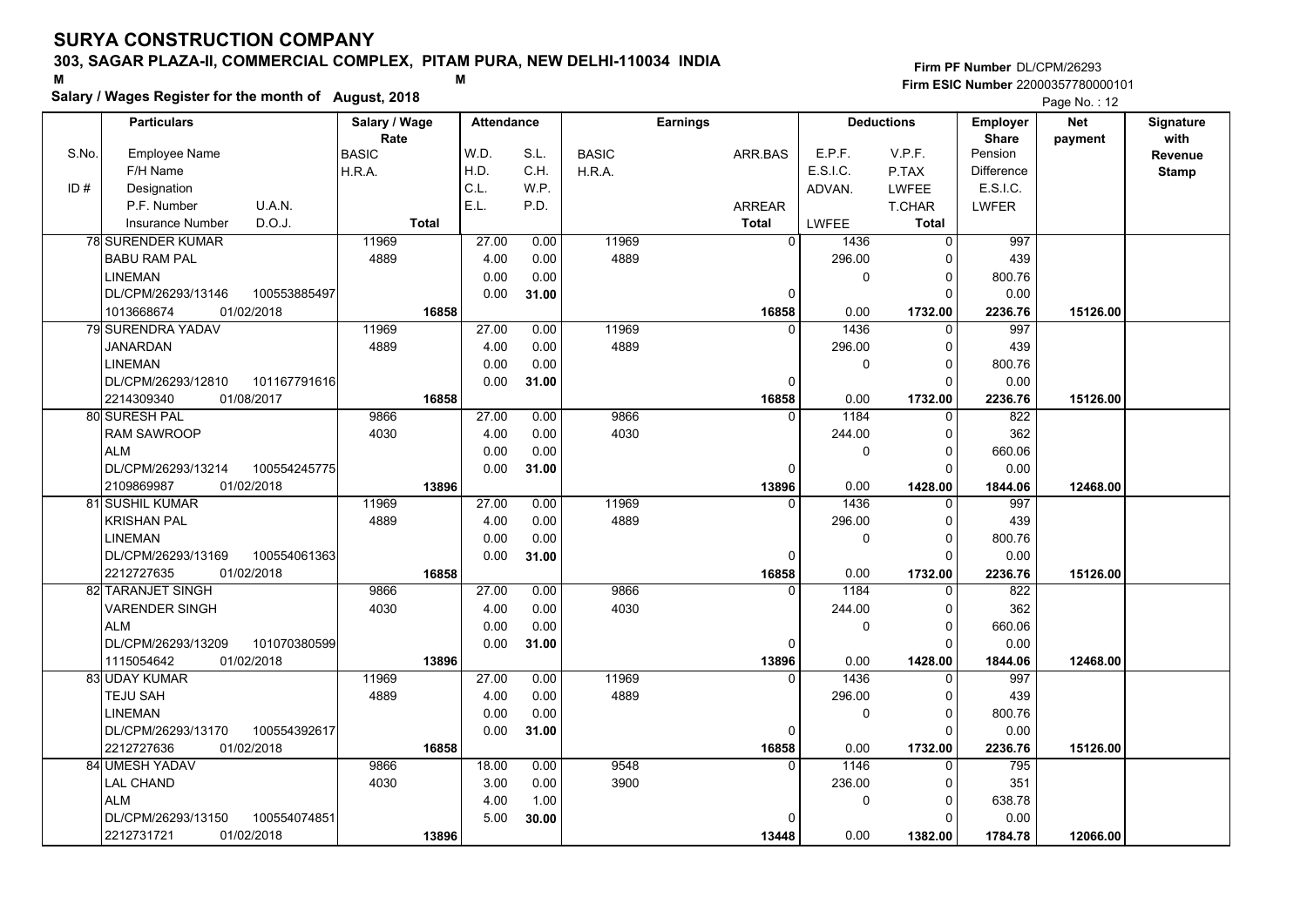#### **303, SAGAR PLAZA-II, COMMERCIAL COMPLEX, PITAM PURA, NEW DELHI-110034 INDIA**

**Salary / Wages Register for the month of August, 2018 <sup>M</sup> <sup>M</sup>**

**Firm PF Number**DL/CPM/26293**Firm ESIC Number** 22000357780000101

|       | <b>Particulars</b>                 | Salary / Wage<br>Rate | <b>Attendance</b> |       | <b>Earnings</b> |         |                        | <b>Deductions</b> |                         | <b>Net</b> | Signature       |
|-------|------------------------------------|-----------------------|-------------------|-------|-----------------|---------|------------------------|-------------------|-------------------------|------------|-----------------|
| S.No. | Employee Name                      | BASIC                 | W.D.              | S.L.  | <b>BASIC</b>    | ARR.BAS | E.P.F.                 | V.P.F.            | <b>Share</b><br>Pension | payment    | with<br>Revenue |
|       | F/H Name                           | H.R.A.                | H.D.              | C.H.  | H.R.A.          |         | E.S.I.C.               | P.TAX             | <b>Difference</b>       |            | <b>Stamp</b>    |
| ID#   | Designation                        |                       | C.L.              | W.P.  |                 |         | ADVAN.                 | <b>LWFEE</b>      | E.S.I.C.                |            |                 |
|       | U.A.N.<br>P.F. Number              |                       | E.L.              | P.D.  |                 | ARREAR  |                        | T.CHAR            | <b>LWFER</b>            |            |                 |
|       | D.O.J.<br>Insurance Number         | <b>Total</b>          |                   |       |                 | Total   | LWFEE                  | <b>Total</b>      |                         |            |                 |
|       | 85 VASHIST                         | 9866                  | 27.00             | 0.00  | 9866            |         | $\overline{0}$<br>1184 | $\mathbf 0$       | 822                     |            |                 |
|       | RAM DARSH YADAV                    | 4030                  | 4.00              | 0.00  | 4030            |         | 244.00                 | $\mathbf 0$       | 362                     |            |                 |
|       | <b>ALM</b>                         |                       | 0.00              | 0.00  |                 |         | 0                      | $\mathbf 0$       | 660.06                  |            |                 |
|       | DL/CPM/26293/13152<br>100554239742 |                       | 0.00              | 31.00 |                 |         | $\Omega$               | $\Omega$          | 0.00                    |            |                 |
|       | 2212778139<br>01/02/2018           | 13896                 |                   |       |                 | 13896   | 0.00                   | 1428.00           | 1844.06                 | 12468.00   |                 |
|       | 86 VEER PAL                        | 9866                  | 27.00             | 0.00  | 9866            |         | 1184<br>$\Omega$       | $\Omega$          | 822                     |            |                 |
|       | CHHOTE LAL                         | 4030                  | 4.00              | 0.00  | 4030            |         | 244.00                 | $\mathbf 0$       | 362                     |            |                 |
|       | <b>ALM</b>                         |                       | 0.00              | 0.00  |                 |         | 0                      | $\mathbf 0$       | 660.06                  |            |                 |
|       | DL/CPM/26293/13198<br>100553934950 |                       | 0.00              | 31.00 |                 |         | $\Omega$               | $\Omega$          | 0.00                    |            |                 |
|       | 1013583474<br>01/02/2018           | 13896                 |                   |       |                 | 13896   | 0.00                   | 1428.00           | 1844.06                 | 12468.00   |                 |
|       | 87 VEERENDER PAL                   | 9866                  | 27.00             | 0.00  | 9866            |         | 1184<br>0              | $\mathbf 0$       | 822                     |            |                 |
|       | <b>KEDARI PAL</b>                  | 4030                  | 4.00              | 0.00  | 4030            |         | 244.00                 | $\Omega$          | 362                     |            |                 |
|       | <b>ALM</b>                         |                       | 0.00              | 0.00  |                 |         | 0                      | $\mathbf 0$       | 660.06                  |            |                 |
|       | DL/CPM/26293/13204<br>100882123999 |                       | 0.00              | 31.00 |                 |         | $\Omega$               | $\Omega$          | 0.00                    |            |                 |
|       | 2212778145<br>01/02/2018           | 13896                 |                   |       |                 | 13896   | 0.00                   | 1428.00           | 1844.06                 | 12468.00   |                 |
|       | 88 VIJAY KUMAR                     | 11969                 | 27.00             | 0.00  | 11969           |         | 1436<br>$\Omega$       | $\mathbf 0$       | 997                     |            |                 |
|       | <b>SIRJANAND SINGH</b>             | 4889                  | 4.00              | 0.00  | 4889            |         | 296.00                 | $\mathbf 0$       | 439                     |            |                 |
|       | <b>LINEMAN</b>                     |                       | 0.00              | 0.00  |                 |         | 0                      | $\mathbf 0$       | 800.76                  |            |                 |
|       | DL/CPM/26293/13151<br>100554356663 |                       | 0.00              | 31.00 |                 |         | 0                      | $\mathbf 0$       | 0.00                    |            |                 |
|       | 2212731726<br>01/02/2018           | 16858                 |                   |       |                 | 16858   | 0.00                   | 1732.00           | 2236.76                 | 15126.00   |                 |
|       | 89 VIMAL                           | 9866                  | 27.00             | 0.00  | 9866            |         | 1184<br>$\Omega$       | $\Omega$          | 822                     |            |                 |
|       | <b>RAM KUMAR</b>                   | 4030                  | 4.00              | 0.00  | 4030            |         | 244.00                 | $\mathbf 0$       | 362                     |            |                 |
|       | <b>ALM</b>                         |                       | 0.00              | 0.00  |                 |         | 0                      | $\mathbf 0$       | 660.06                  |            |                 |
|       | DL/CPM/26293/13201<br>100867854129 |                       | 0.00              | 31.00 |                 |         | 0                      | $\Omega$          | 0.00                    |            |                 |
|       | 01/02/2018<br>1114771800           | 13896                 |                   |       |                 | 13896   | 0.00                   | 1428.00           | 1844.06                 | 12468.00   |                 |
|       | 90 VIPIN KUMAR                     | 9866                  | 27.00             | 0.00  | 9866            |         | 1184                   | $\Omega$          | 822                     |            |                 |
|       | <b>SHRI KRISHAN</b>                | 4030                  | 4.00              | 0.00  | 4030            |         | 244.00                 | 0                 | 362                     |            |                 |
|       | <b>ALM</b>                         |                       | 0.00              | 0.00  |                 |         | 0                      | $\mathbf 0$       | 660.06                  |            |                 |
|       | DL/CPM/26293/13172<br>100554348724 |                       | 0.00              | 31.00 |                 |         | 0                      | $\Omega$          | 0.00                    |            |                 |
|       | 2212728045<br>01/02/2018           | 13896                 |                   |       |                 | 13896   | 0.00                   | 1428.00           | 1844.06                 | 12468.00   |                 |
|       | 91 VISHNU PANDIT                   | 11969                 | 27.00             | 0.00  | 11969           |         | 1436<br>$\Omega$       | $\mathbf 0$       | 997                     |            |                 |
|       | KUSHNANDAN PANDIT                  | 4889                  | 4.00              | 0.00  | 4889            |         | 296.00                 | 0                 | 439                     |            |                 |
|       | <b>LINEMAN</b>                     |                       | 0.00              | 0.00  |                 |         | 0                      | $\mathbf 0$       | 800.76                  |            |                 |
|       | DL/CPM/26293/13140<br>100554056390 |                       | 0.00              | 31.00 |                 |         | <sup>0</sup>           | $\mathbf 0$       | 0.00                    |            |                 |
|       | 2212728050<br>01/02/2018           | 16858                 |                   |       |                 | 16858   | 0.00                   | 1732.00           | 2236.76                 | 15126.00   |                 |